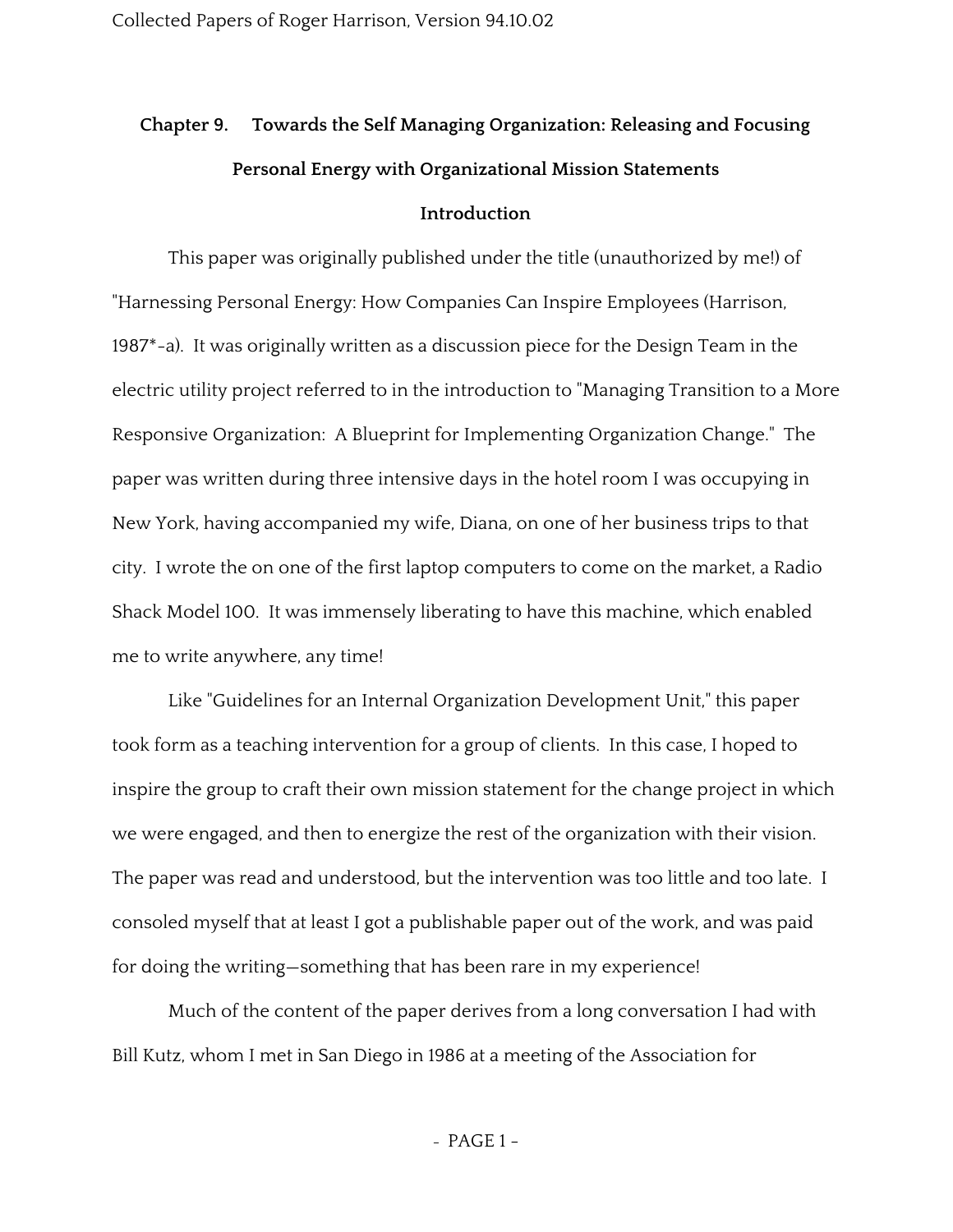#### Collected Papers of Roger Harrison, Version 94.10.02

Humanistic Psychology. Bill had developed a new art form in the way he worked with clients to create a mission statement. He was very generous with his experiences and articulate about why he did what he did, and I was eager to learn as much as I could from him. I integrated my organization culture model into Bill's work on visioning and mission development, and I identified the criteria that need to be met for an organization to "manage by vision." I also describe in this paper a key process by which differing goals, visions and values become one amalgam under the heat and pressure of the Mission Development Workshop. I call this process "alchemical," because the heat and pressure of differences are applied to the group within the "crucible" of an intensive offsite meeting. When it is successful, and it often is, the bonding and commitment to the vision that takes place between members can be extremely strong. Unfortunately, as I later found in a major project with an R & D company (Harrison, 1995, Chapter 7.) this bonding can isolate the participants from the rest of the organization, and the vision can become a kind of living tomb.

I have since incorporated the ideas in this paper into a workbook which teams can use to create a vision and a mission statement (Harrison, 1988).

## **Towards the Self Managing Organization: Releasing and Focusing Personal Energy with Organizational Mission Statements**

In discussions of organization productivity and high performance, great importance is often given to the development of vision, purpose and a sense of mission. When leaders and consultants endeavor to focus the organization on a single mission, it quickly becomes apparent that the organization's culture plays a central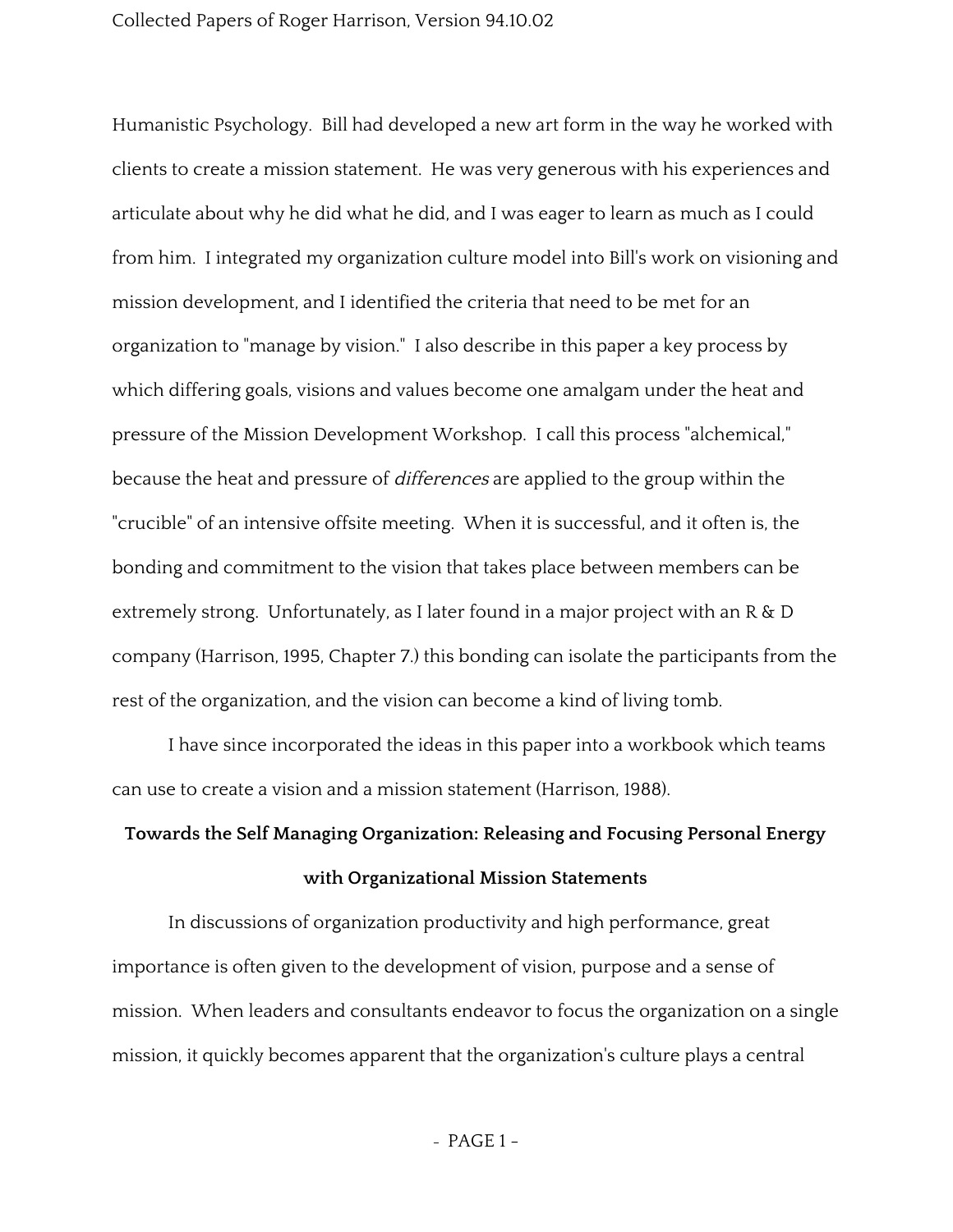role in success or failure. Some organization cultures lend themselves to developing a sense of mission and purpose, while in others the effort seems to become enmeshed in political maneuvering and the conflicting claims of widely differing goals.

The purpose of this paper is to integrate current thinking and practice in helping organizations create effective Mission Statements, with my work in conceptualizing and assessing organization cultures (Harrison, 1972\*-b; Harrison, 1975; Harrison, 1987\*-b; Harrison and Stokes, 1992). I will show how differing organization cultures handle a central issue which is fundamental to any design or re-design of an organization:

How is each person's personal energy to be released, mobilized and focused in the service of the organization and its stakeholders?

We shall see how certain organization cultures are able to release and access a greater proportion of their members' personal energy, and we shall explore the central role of a shared sense of mission and purpose in focusing this energy. We shall then set out some guidelines from experience in working with organizations to develop powerful and effective Mission Statements.

My thinking about organization missions and mission statements owes a great deal to the generosity of William Kutz, in describing the work he and his partner, Dick Barnett, do with organizations.

#### **The Issue of Personal Energy**

Why emphasize "personal energy?" Because that is the difference between a committed, high energy organization, and one where people do the minimum to get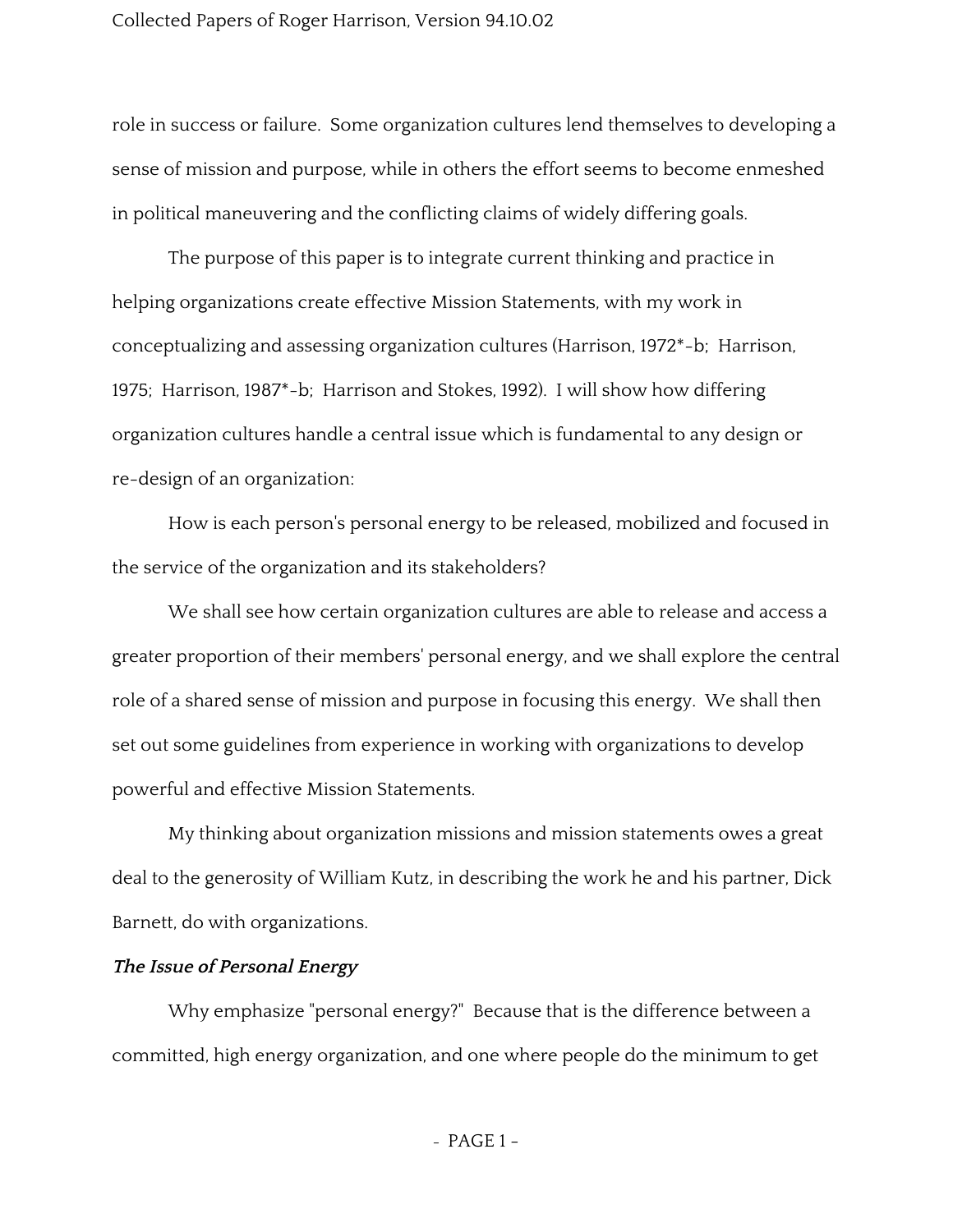by. Personal energy is a shorthand term for all the capabilities which an individual brings to the workplace every day and which he or she can choose to commit or withhold.

A key to understanding organization design is to be aware that each individual has complete control over the choice of whether and how much to commit their personal energy to the organization. That the choice may in some organizations be influenced by severe pressures and heavy coercion does not mean it ceases to be a choice. To see choice in action in any organization, simply compare the degree of effort and commitment put in by the highest and lowest performing members!

If the issue of personal energy is in fact so central in organizations, we may wonder why people are not talking about it all the time. I believe the issue is in fact at the heart of those interminable discussions of how to motivate employees which are so often a part of conferences and management training courses. In daily organization life, the question is less often addressed specifically, because the answers are implicit in the structures and processes of the organization. They are "the way things are around here."

When we want to change the way things are, the way we endeavor to tap into people's personal energy is critical to the success or failure of the change. We need to become much more aware, perceptive and playful about this process than we normally are when we are doing business as usual. If we do not plan systematically how we will enlist the personal energy of organization members, our efforts will run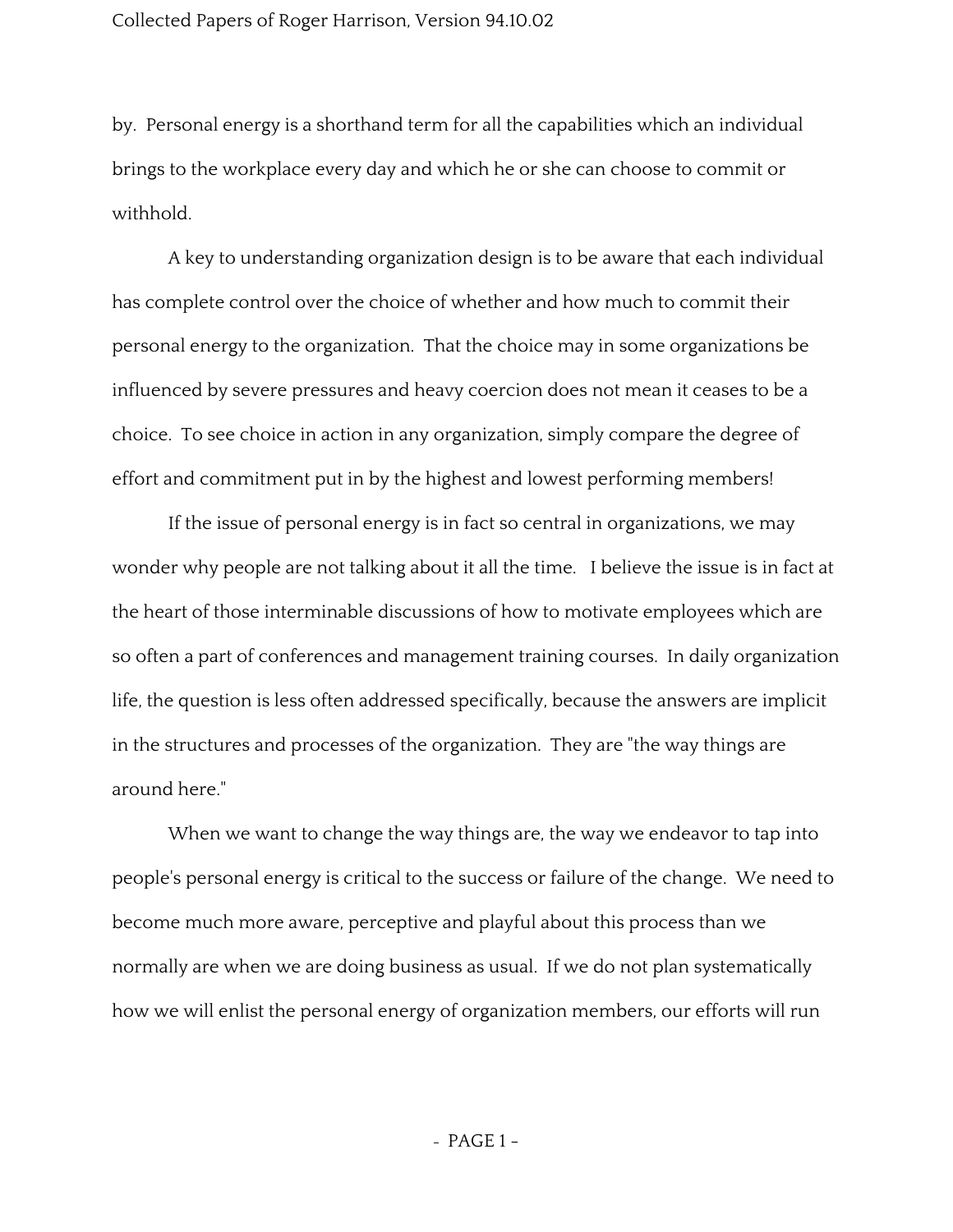#### Collected Papers of Roger Harrison, Version 94.10.02

into unexpected difficulties, and the cost of achieving our aims will be much greater than it should be.

This paper presents a way of thinking about how personal energy is accessed, channeled and applied in traditional organizations, and compares it with how this is done in "high performing" organizations. We shall see that the key to the difference is the development of a shared sense of mission and purpose, combined with unusually high trust between leaders and members of the organization.

#### **Traditional Approaches to Accessing Personal Energy**

The history of the development of modern business and industry is the story of creative managers and technical experts dedicated to minimizing the influence of workers' choices about committing their personal energy at work. The strategy for productivity improvement has been to develop technology and to design systems which require minimum personal contribution from workers, and then to ensure that they do put in that minimum by providing multiple layers of supervision and tight systems for controlling cost, quality and output.

Like most good strategies, this one paid off handsomely at first, but the returns have diminished with continued application. Currently, most industries are engaged in self defeating circular processes, both in the factory and in the office. Both white collar and blue collar workers respond to boring, repetitive tasks and close supervision by withdrawing effort and attention from the work. Quality and productivity suffer accordingly. Management responds by managing more closely and automating the work as much as possible. Because the workers feel more closely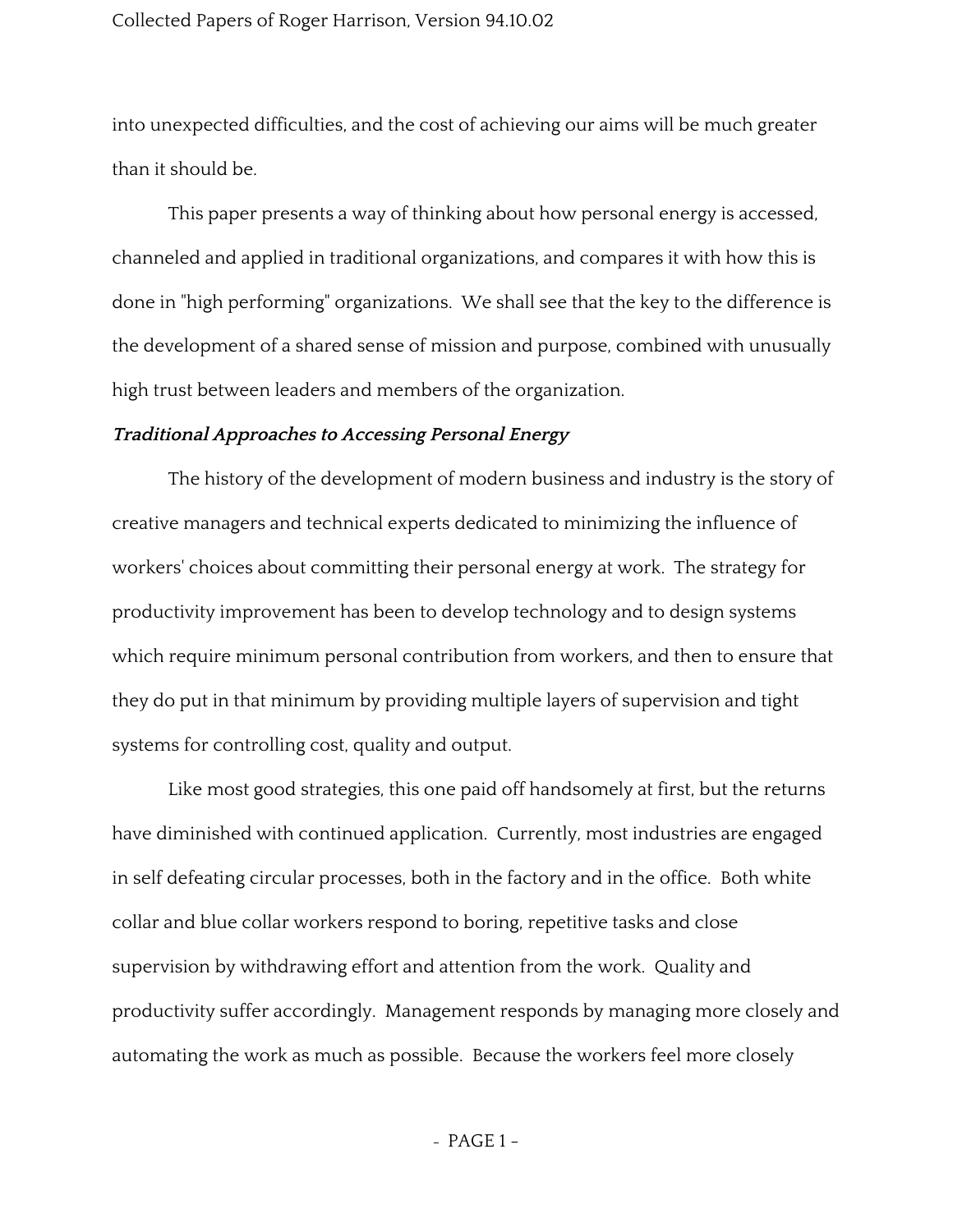controlled and have less responsibility, they feel less committed, and they withdraw their commitment and attention from the work. And so the cycle goes around again.

Richard Walton, a pioneering student of the new approaches to productivity, says this "control strategy" to managing the workforce is obsolete. He asserts that any approach "that assumes low employee commitment and that is designed to produce reliable if not outstanding performance simply cannot match the standards of excellence set by world-class competitors" (Walton, 1985, p. 79.

The dilemma is that we cannot design work systems which compel outstanding performance. Systems which focus on control actually discourage outstanding performance by reducing opportunities for the exercise of initiative, creativity and individual contributions to the work. These are qualities prized in our culture, and therefore they can be found in abundance in American workers. It is ironic that we increasingly design the exercise of those qualities out of our work systems.

As Jack Sherwood [Sherwood, 1986 #134) has pointed out, our way of thinking about costs and resources leads us into the self defeating circle of designing demotivating jobs. As he puts it, "If we think that people are principally a variable cost, which can almost always be reduced, then we are most likely to look to changes in technology or in work methods (resulting in less labor input) as ways to control costs." He goes on to say that in order to break the cycle, "the first step is to let go of the idea that our future lies exclusively in ever more highly developed technology. We need to accept modifications in technology which offer more central roles for people in using and managing the production process. ...If we view people both as resources and as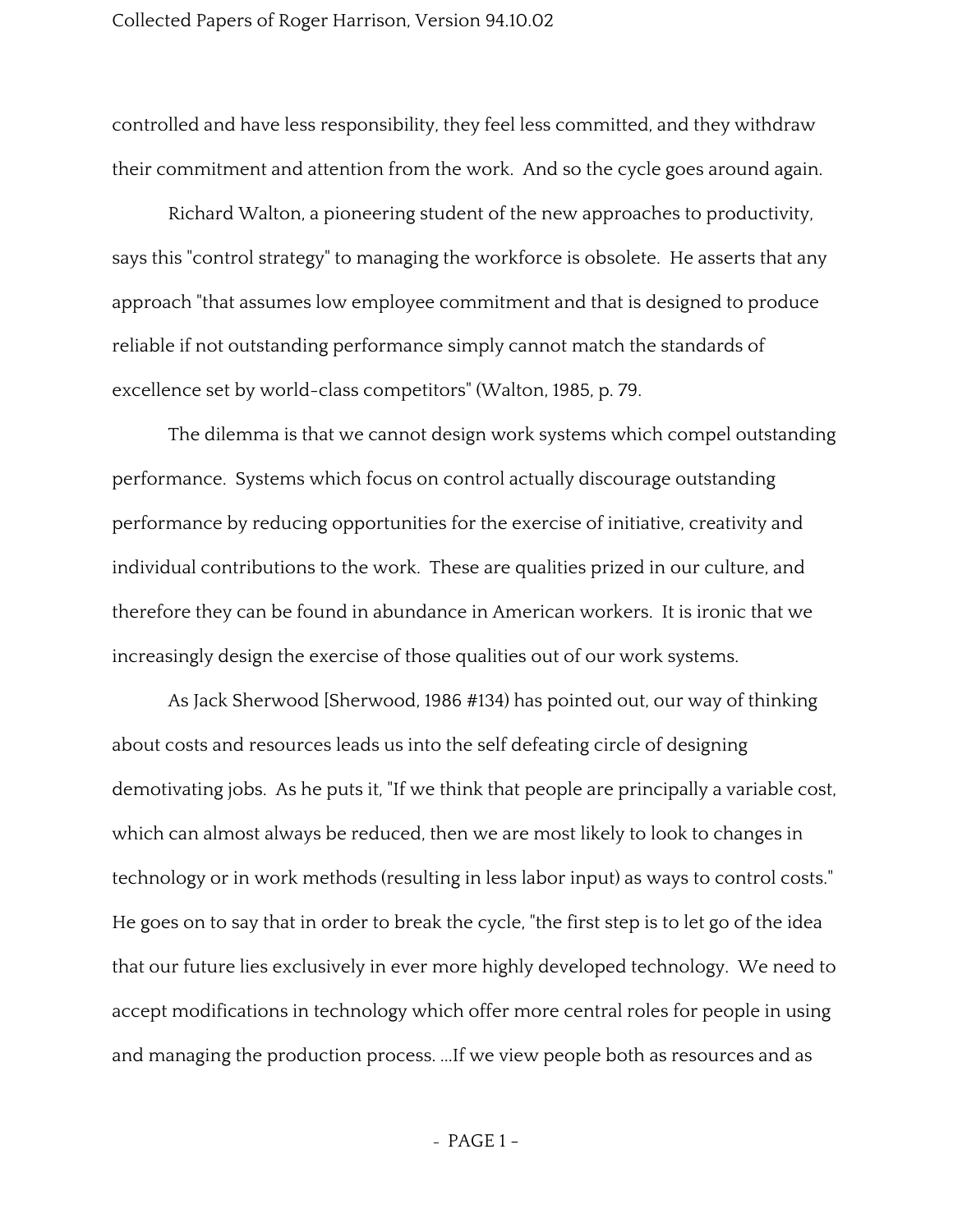#### Collected Papers of Roger Harrison, Version 94.10.02

collaborators in the competitive marketplace, then the question becomes how can everyone's commitment, competence, and intelligence be aligned behind the company's purpose!"

This question is equivalent to asking, "How can we release peoples' personal energy in the service of the organization?" Sherwood, in common with other writers who have worked with the design and re-design of production plants, sees the answer in work design which balances the emphasis on technology with an emphasis on people.

In my own practice with R&D organizations, financial service companies, and customer service systems, I have tended to focus on the less tangible aspects of the question, addressing the cultural change process involved in moving from high control/low commitment to its opposite, an organization culture dedicated to performance and service. I see the articulation of the organization's mission as a key to that cultural change.

I want to construct a model which will explain the key role of the organization's mission in mobilizing personal energy. My concept was stimulated by the thinking of Robert Terry of the University of Minnesota (Terry, 1986, Personal communication), but I have taken liberties with Terry's model which he would probably not accept. My version identifies three aspects of an organization which we can manage, manipulate, mess about with, or otherwise change:

#### MISSION

#### STRUCTURES

#### - PAGE 1 -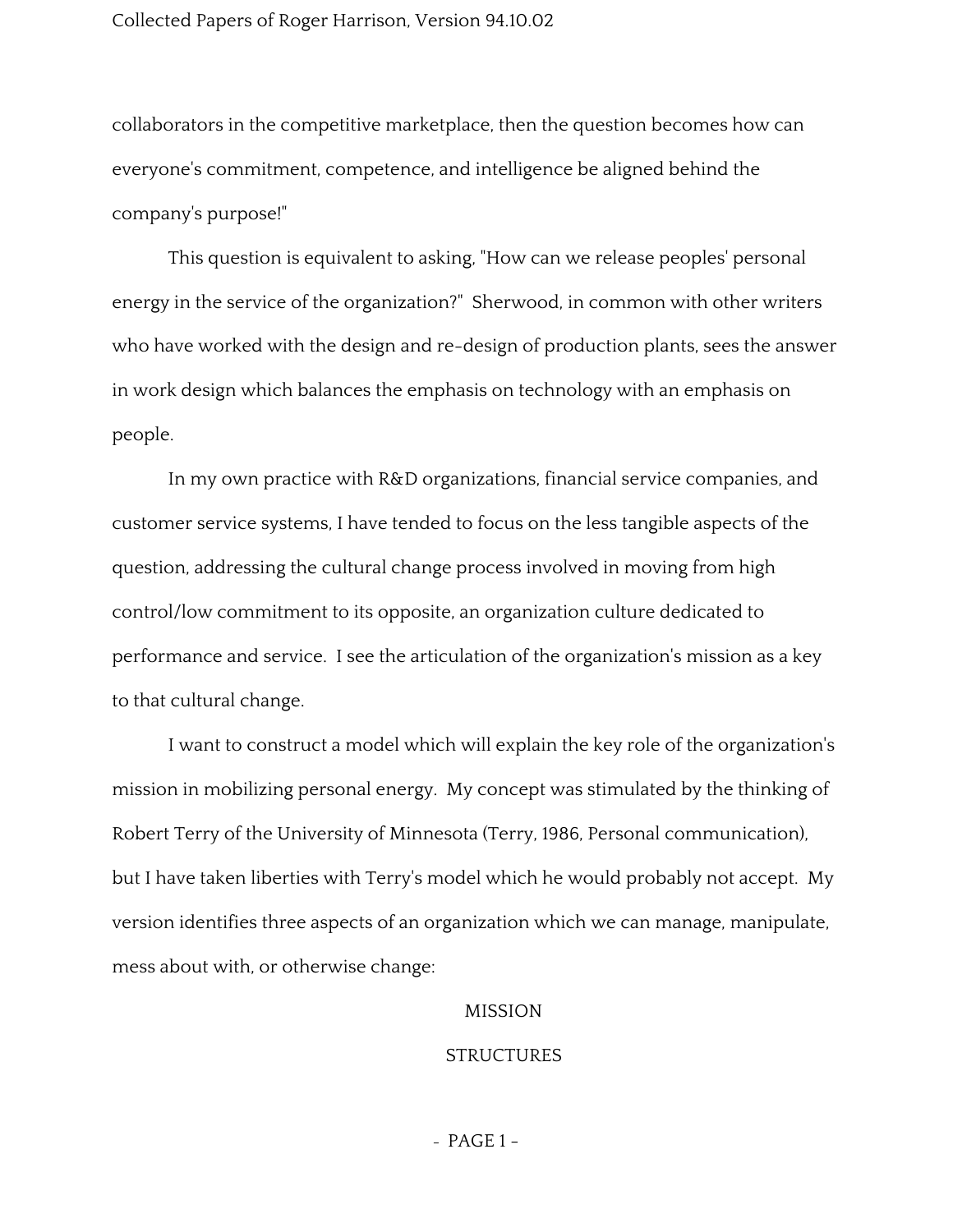#### RESOURCES

Resources are the assets which are deployed to pursue the purposes of the organization: equipment, facilities, services, "headcount," and the money to acquire these things.

Structure consists of the organization's arrangements whereby its resources are deployed. Structure is seen in organization charts, job descriptions, work and information systems, budgets and accounting methods, regulations, policies and operating manuals. Because structure controls access to resources and the ways they may be deployed, it is placed above resources in the hierarchy.

Mission refers to the aim of the organization, its purpose or reason for being. The mission leaves its tracks (but may not actually be present) in statements of organization goals and in corporate philosophy statements. It may be more accurately inferred from the priorities and guidelines which organization members follow in their daily decision making. In a well designed organization, the structures are subordinate to and are designed to achieve the mission, so we place it at the top of our hierarchy.

There is another universal element in organizations which I shall treat differently than Terry does. That final ingredient is PEOPLE. It is not people considered as resources or "headcount," however. I refer to people considered as human beings, possessed of those qualities of mind, heart and spirit we think of as distinctively human when we talk about ourselves.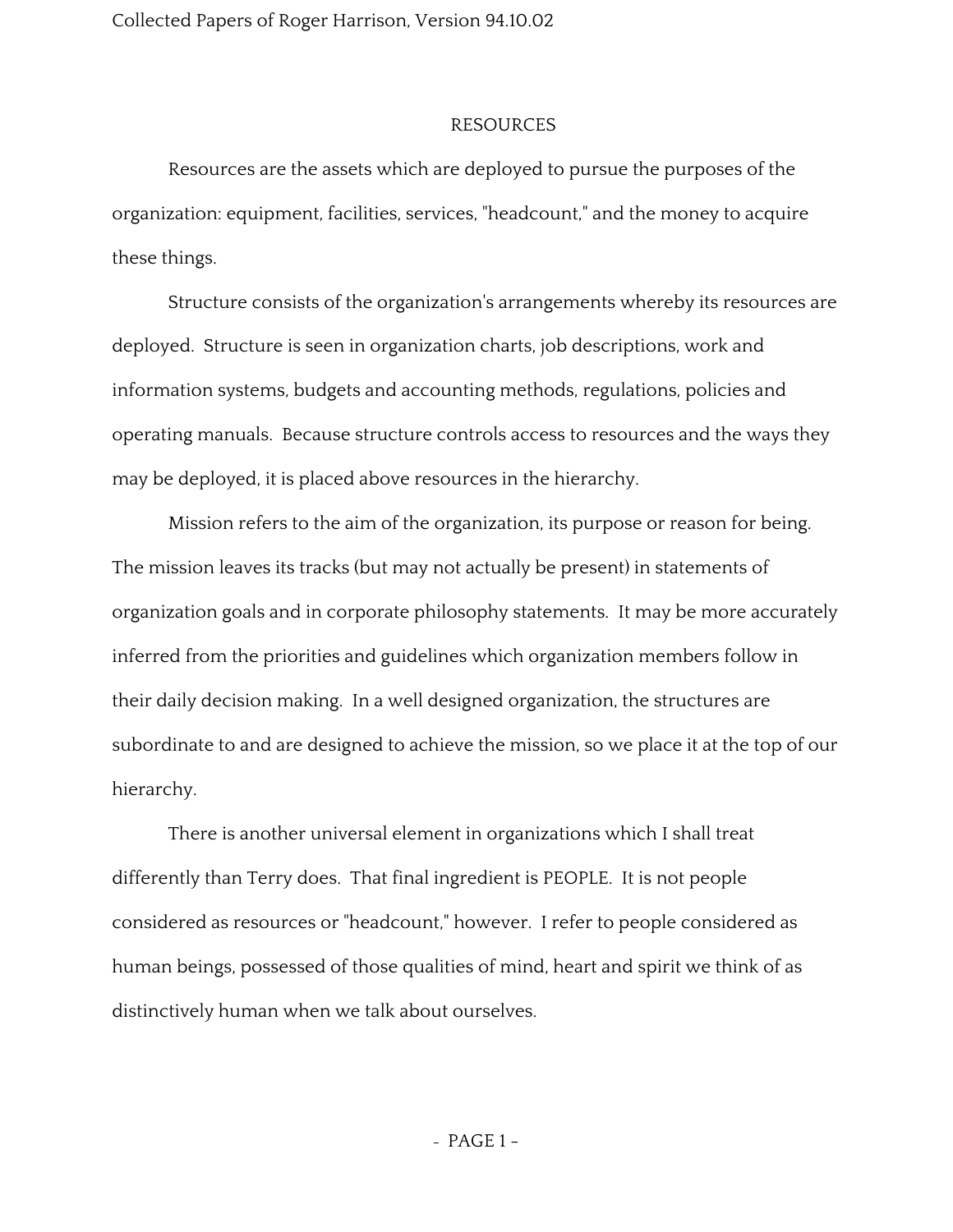Organizations are people-pursuing-goals-together, and we can represent this connection between PEOPLE and MISSION in a revised hierarchy.

## PEOPLE <---> MISSION

## **STRUCTURES**

## RESOURCES

To see what all this has to do with accessing personal energy in organizations, let's consider some typical, and some not so typical organizations.

## **The Power Oriented Organization: Using Resources to Control Personal Energy**

A talented and energetic entrepreneur owns a business employing several other people. The employees serve as "hands, ears and eyes" for the entrepreneur, doing his or her bidding in return for money. They serve at the entrepreneur's pleasure. They do what is required to keep their jobs, which basically means being useful to the boss, meeting his or her needs, and staying on his or her "good side." The organization's "mission" is whatever the boss wants, and that may change from day to day. Some of the more dependent employees who were hired in the early days of the firm develop deep loyalty to the person of the boss, identify with him or her and serve faithfully. As the organization grows, those useful, loyal employees are given supervisory authority over others. With increasing size, few of the employees have a personal relationship with the founder, but deal instead with his or her loyal lieutenants. Some of the employees try in their turn to be useful to their bosses and to put themselves in line for the best jobs and for eventual promotion. The majority do not compete. They do whatever is required to keep their jobs, and not much more.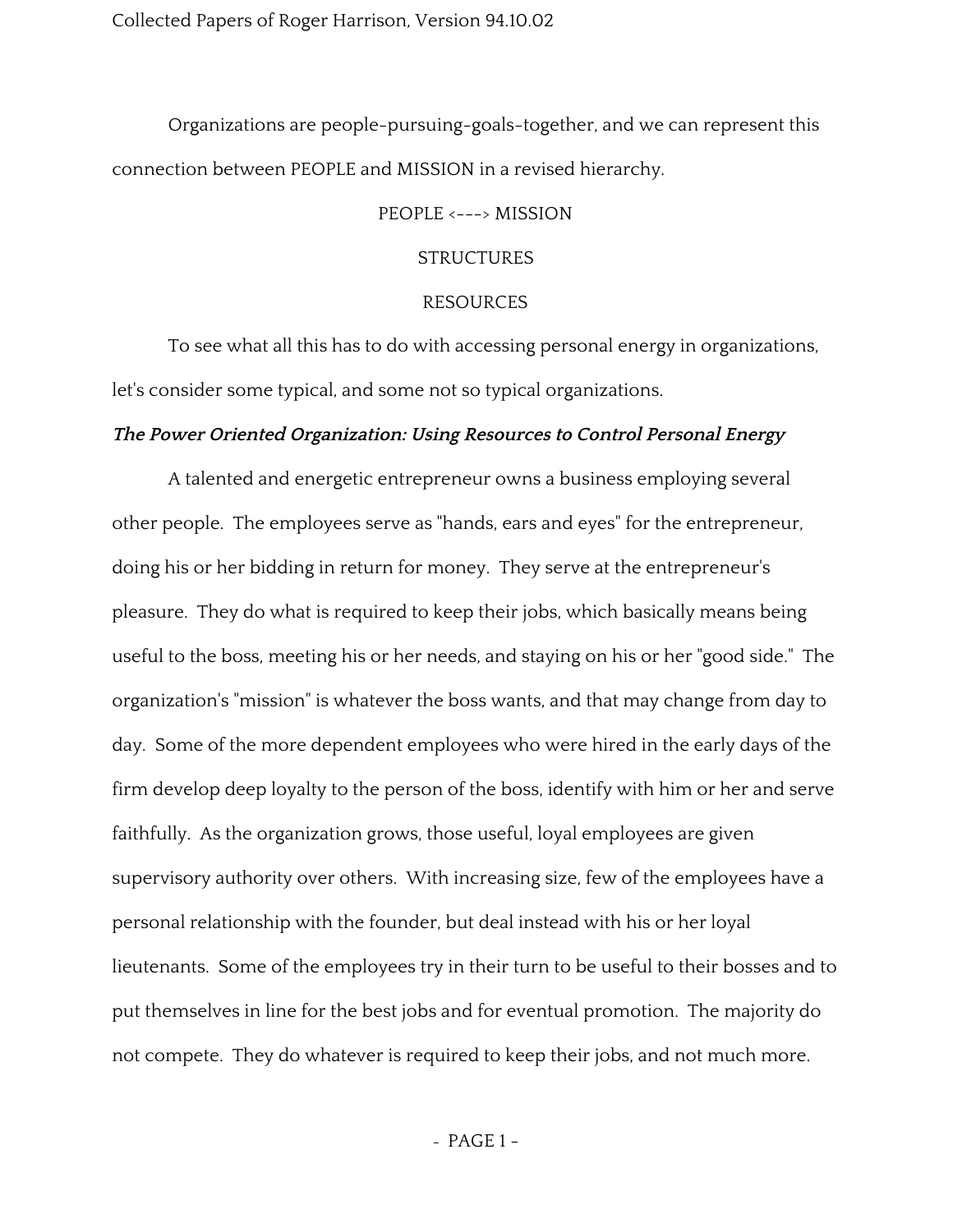Some may resent being subject to "naked power," and they sometimes commit little acts of neglect or sabotage in retaliation. In public and on the surface, however, they are compliant and subservient to those above them in the hierarchy. Each level is kept "in line" by the control over resources exercised by the level above. Some of the resources used to control workers' behavior are pay, perquisites and privileges, the intrinsic interest and ease of the assigned work, the threat of being fired, praise and blame from the boss, etc. Coordination and integration of individuals' efforts are the responsibility of the boss. Quality and output are managed by personal supervision and the application of appropriate rewards and punishments by the boss.

I have elsewhere written about this type of organization culture as "power oriented" (Harrison, 1972\*-b; Harrison, 1987\*-b; Harrison and Stokes, 1992). It is characterized by dependency and lack of initiative on the part of subordinates. Compliance is more highly valued than performance. The boss's resources are overused, and everyone else's are underused. People do what they are told, and when they aren't told, they try to guess what the boss would want them to do. When they are not sure, or are afraid of doing the wrong thing, they wait. At times of change, when unexpected or novel situations develop, the organization may become paralyzed. The boss is too busy to tell everyone what to do, and the people are too afraid, dependent, uninformed or otherwise unwilling to take the initiative.

The power oriented organization is good at multiplying the hands available to carry out the ideas of the boss, but it usually fails to mobilize more than a small fraction of the personal energy people have available for work.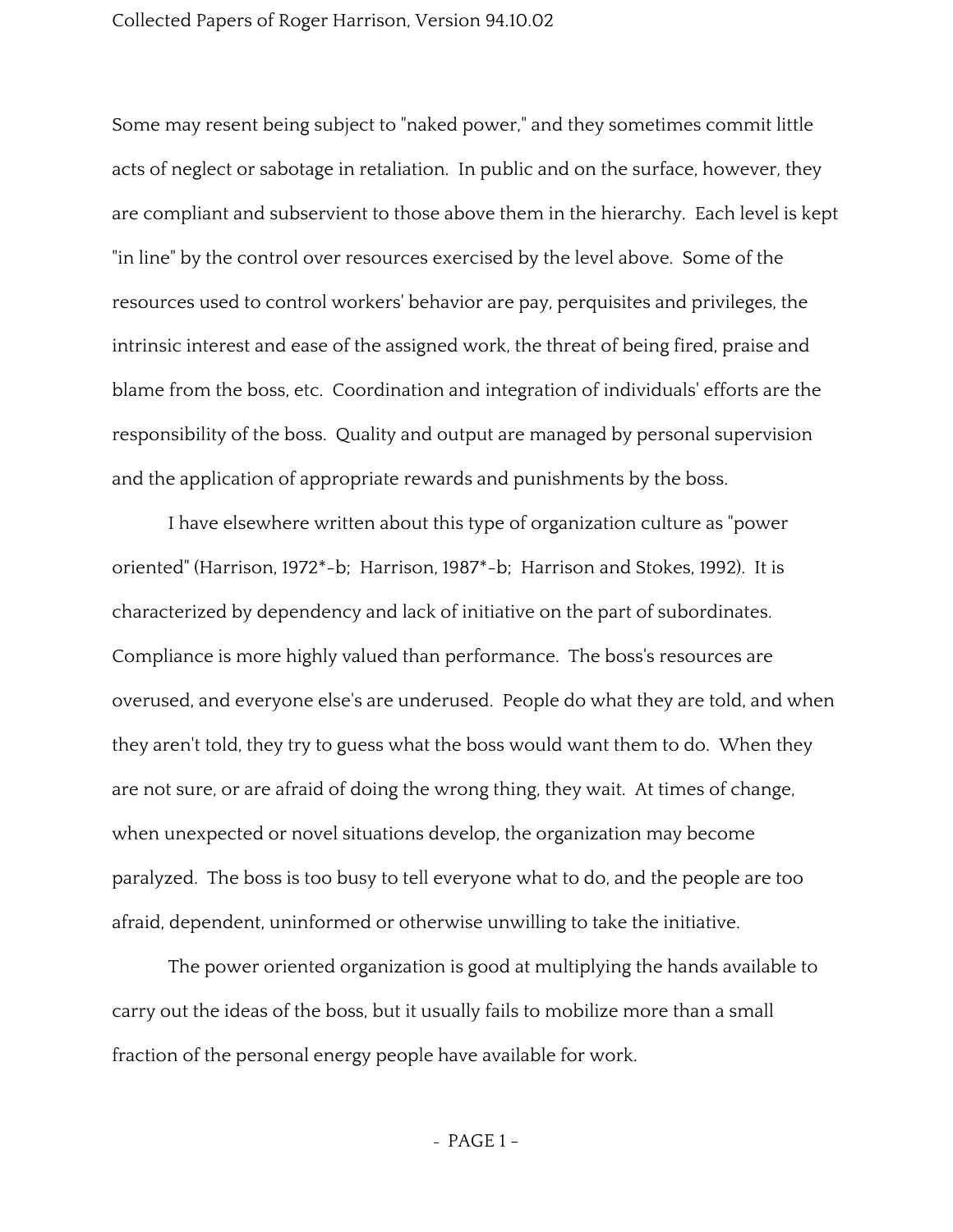Typically, the "pure" power oriented organization does not outlast its entrepreneurial founder. However, the power orientation can be found in mixed or modified form in many organizations which are no longer entrepreneurial. Usually, the occasion for a change in such a culture is some crisis in the organization's life: rapid expansion, a merger, a change in the technologies or markets with which the organization is involved. The next scenario shows how this might happen.

#### **The Role Oriented Organization: Using Structures to Channel Personal Energy**

Eventually the founder/owner of the organization described above has a heart attack and sells the company to another firm in the same industry. The new owners want to manage the business at a distance, and they make this possible by setting up a system of regulations, guidelines and policies which direct how the business is to be managed. Each position is minutely described and is evaluated according to the abilities and experience required to do the job. Criteria for determining the adequacy of job performance are specified, and systems are set up to monitor results. In the new organization, the scope of the work, the performance requirements, and the limits of one's authority are clearly defined. When one accepts a job in the new organization, one agrees to perform the prescribed duties, and the organization agrees that you can keep the job as long as you perform it adequately, and as long as that job needs doing.

Instead of close personal supervision, the procedures for doing each job are now made part of a system in which the work is divided into a number of jobs which perform certain operations on materials or on information and pass it along to the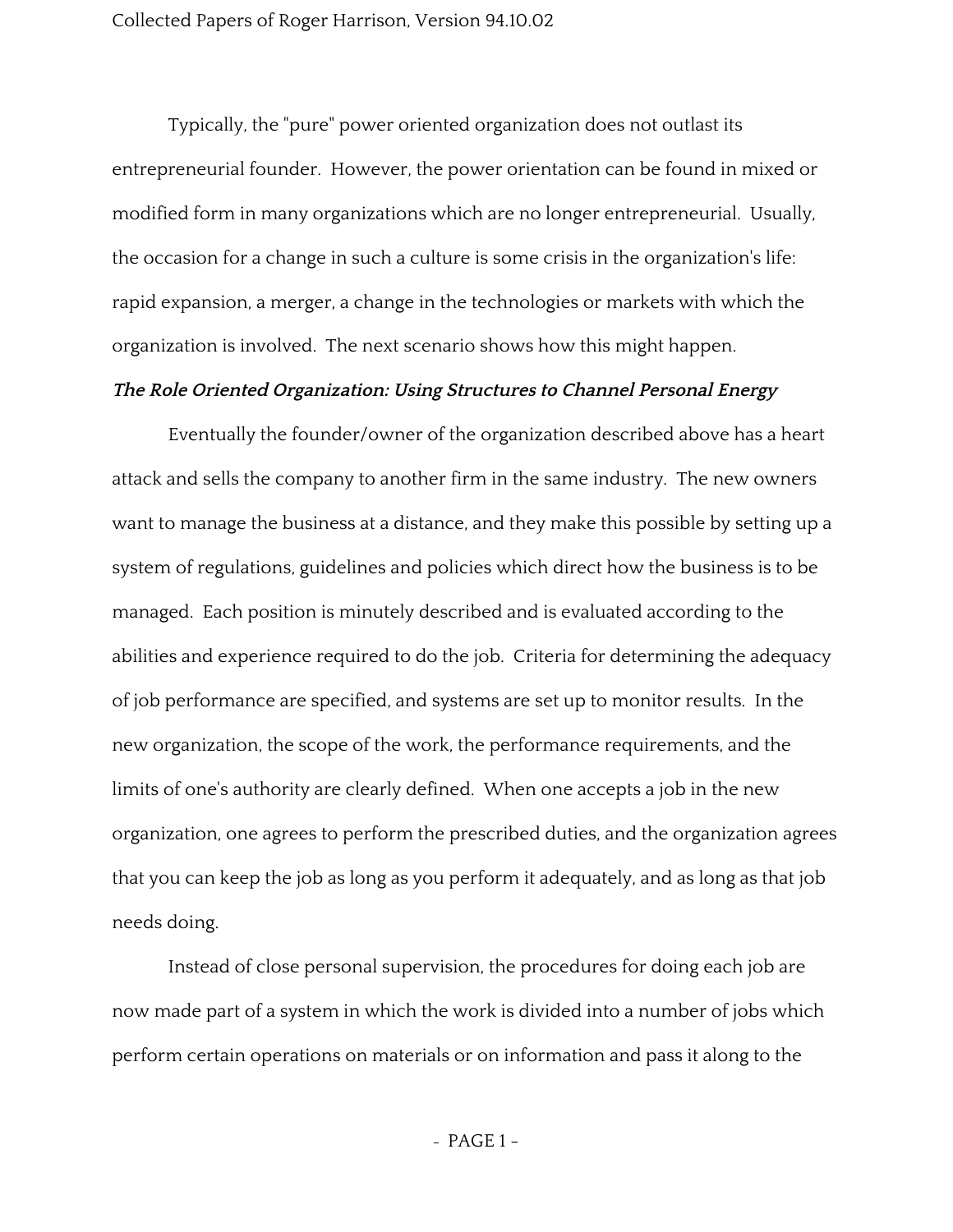next job in line. Everyone knows what they are supposed to do, so long as the system is working. They need only refer to supervision when an exception comes up, something which the system is not designed to handle. How high up in the organization the decision has to be made depends on the amount of money involved and the extent of the deviation from established policy which is required to solve the problem.

I have written about this type of organization culture as "role oriented" (Harrison, op cit.). We all recognize it as a bureaucracy, where personal control by the boss has been replaced by the impersonal control of structures and agreements. A job or position in the organization represents an agreement between the job holder and the organization, in which the employee undertakes to provide certain services, and the organization agrees to certain levels of compensation and terms and conditions of work.

Instead of the bosses having to run around telling people what to do, their behaviors and interactions are controlled by established structures, systems and procedures which are written down in codes and manuals, or made part of a computer program. The organization still must monitor performance to be sure that the agreements about the work are being kept, but once people know their work and get into the habit of doing it, it generally runs along pretty smoothly until the system has to be changed.

People are less dependent in such an organization. In a well designed and professionally managed system, one has the security of knowing what is expected, and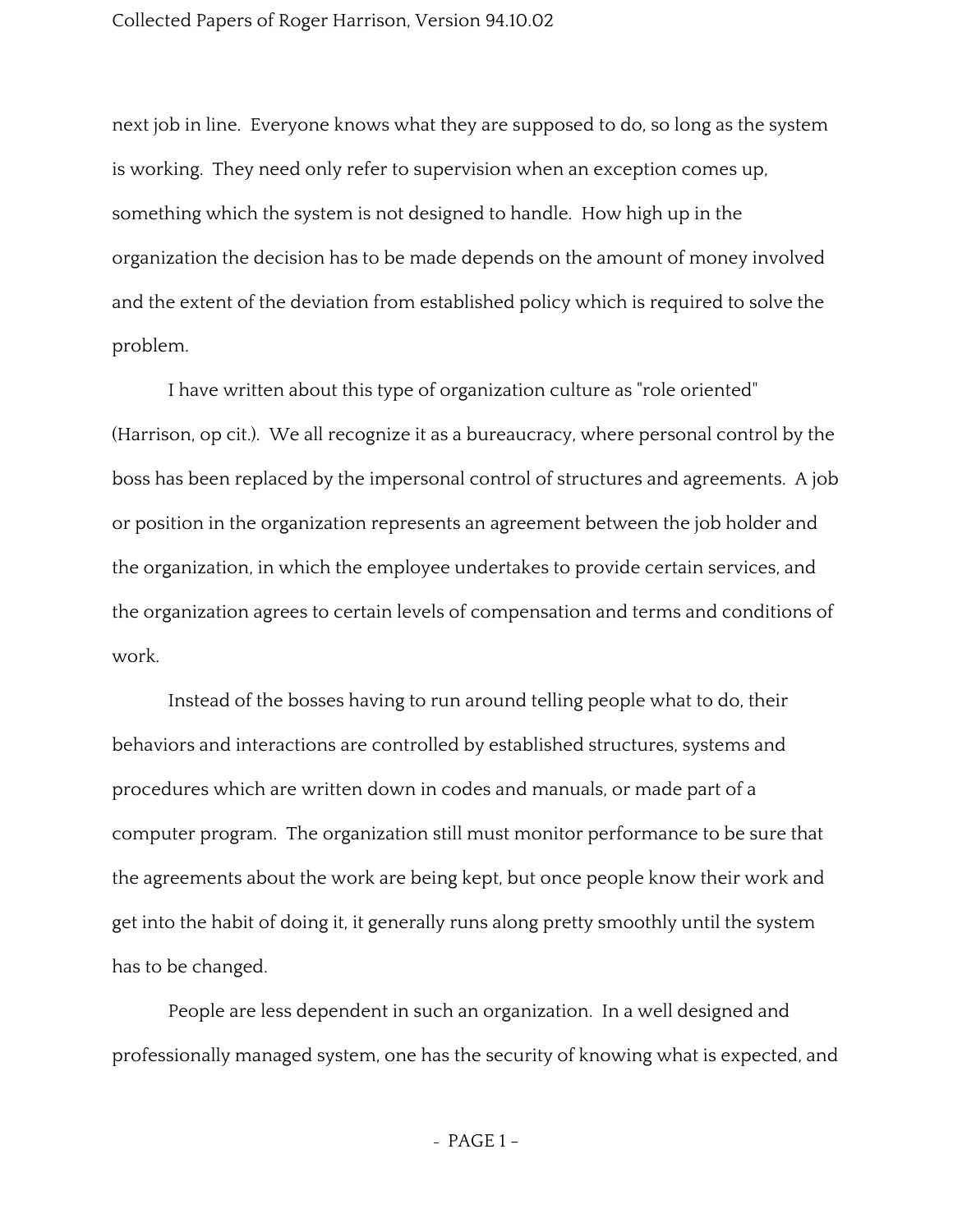one is protected by established policies and procedures against abuse of authority by the boss. Of course, the system is ultimately backed up by the power to control resources, to reward for performance and to punish for failure to perform. But the arbitrary exercise of power which can create a rule of fear and a hotbed of political intrigue in the power oriented culture is at least limited and ameliorated. People have some rights; they know what they are; and they know where they stand.

Most of the organizations we know, live with and work in are some combination of power oriented and role oriented, with the leaning in larger organizations being towards the bureaucratic mode. In such organizations, resources are controlled by the system, not by individuals. Even CEOs may be severely limited in the changes they can carry out. Each part of the organization has a sphere of influence and power which is embodied in the structure, and the structure cannot be changed without at least a measure of "due process."

In the role oriented organization, jobs can be designed with varying degrees of latitude, so that differences in ability, expertise and experience can be allowed for. People in our culture generally work more willingly under agreements than they do under capricious authority. At higher levels of the organization, the jobs are frequently designed to give considerable latitude and room for initiative, and this encourages people to bring a greater fraction of their "personal energy" to the job.

The trouble with the role oriented organization is that it overuses the talents and personal energies of designers and underuses those of doers. Much management ingenuity and creativity go into the design and development of structures and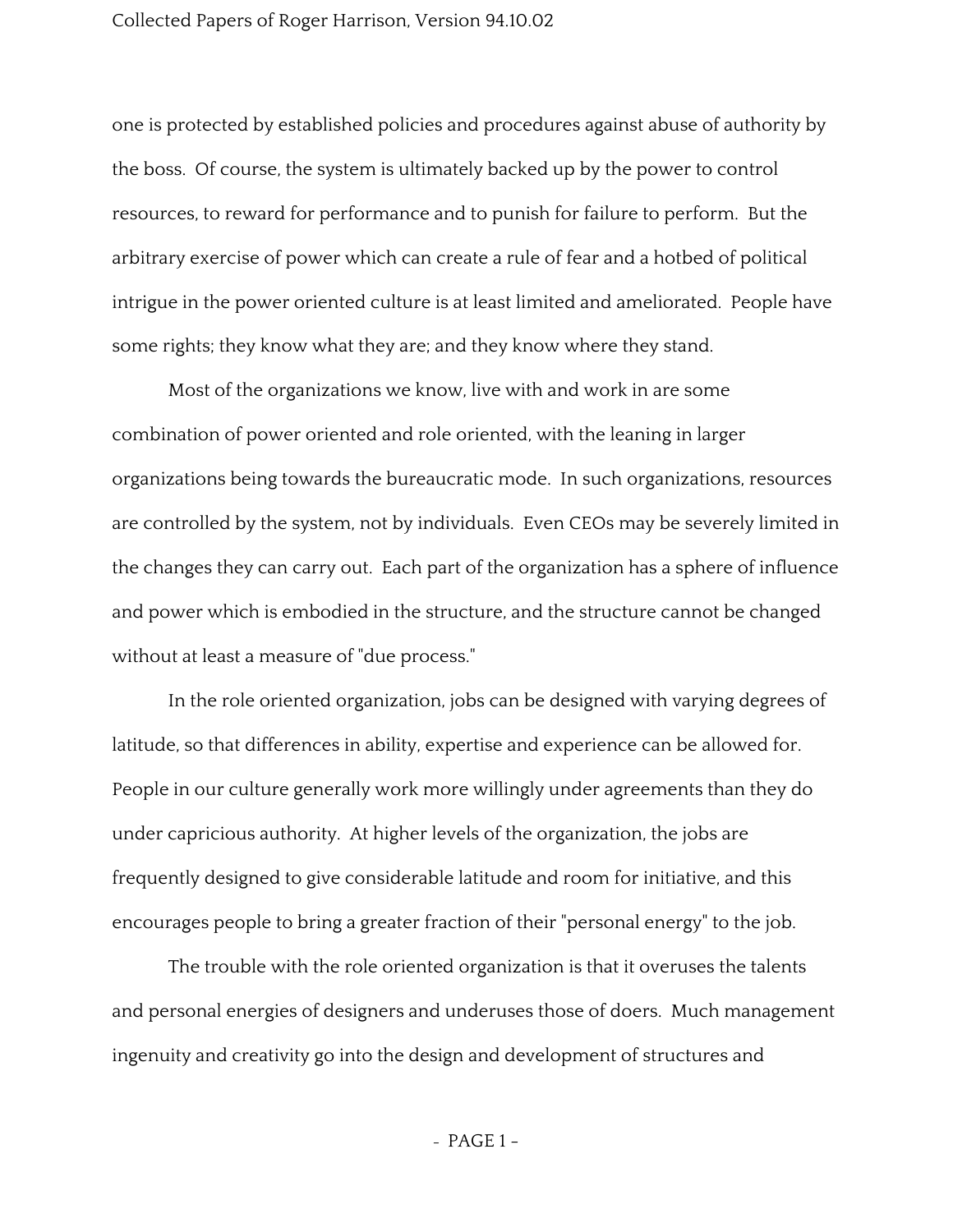#### Collected Papers of Roger Harrison, Version 94.10.02

systems, which then limit and frustrate the ingenuity and initiative of the people who are charged with carrying out the work. When the latter perceive the system as irrational, ineffectual, or just plain "stupid," their frustration eventually turns to resignation and apathy. They withdraw their personal energy from the work and become "nine to fivers" or "bureaucrats." When this happens, managers and technicians usually design the jobs into smaller units, install tighter controls, and generally reduce the scope and latitude which individuals have for making a unique contribution. Workers' frustrations with the system increase; they withdraw more of their personal energy; managers institute tighter controls; and the cycle continues.

The role oriented organization thrives in stable situations, especially where its size, economic power or favorable regulatory status permits it to control its markets and sources of supply to a high degree. Thus the railroads, airlines, banks, insurance companies, electric utilities and the oil industry have all known periods which have favored their development as giant bureaucracies. During those periods, stability and economies of scale favor large, role oriented organizations.

We are now in a period of turbulence in markets, technology, regulatory climate and the world economic system, which places great strain on bureaucracies. Part of that strain stems from the structures, systems and procedures which are assets during more stable periods.

Like any complex life form, the more specialized and rigid an organization is, the more vulnerable it is to "unusual" conditions. In the case of the role oriented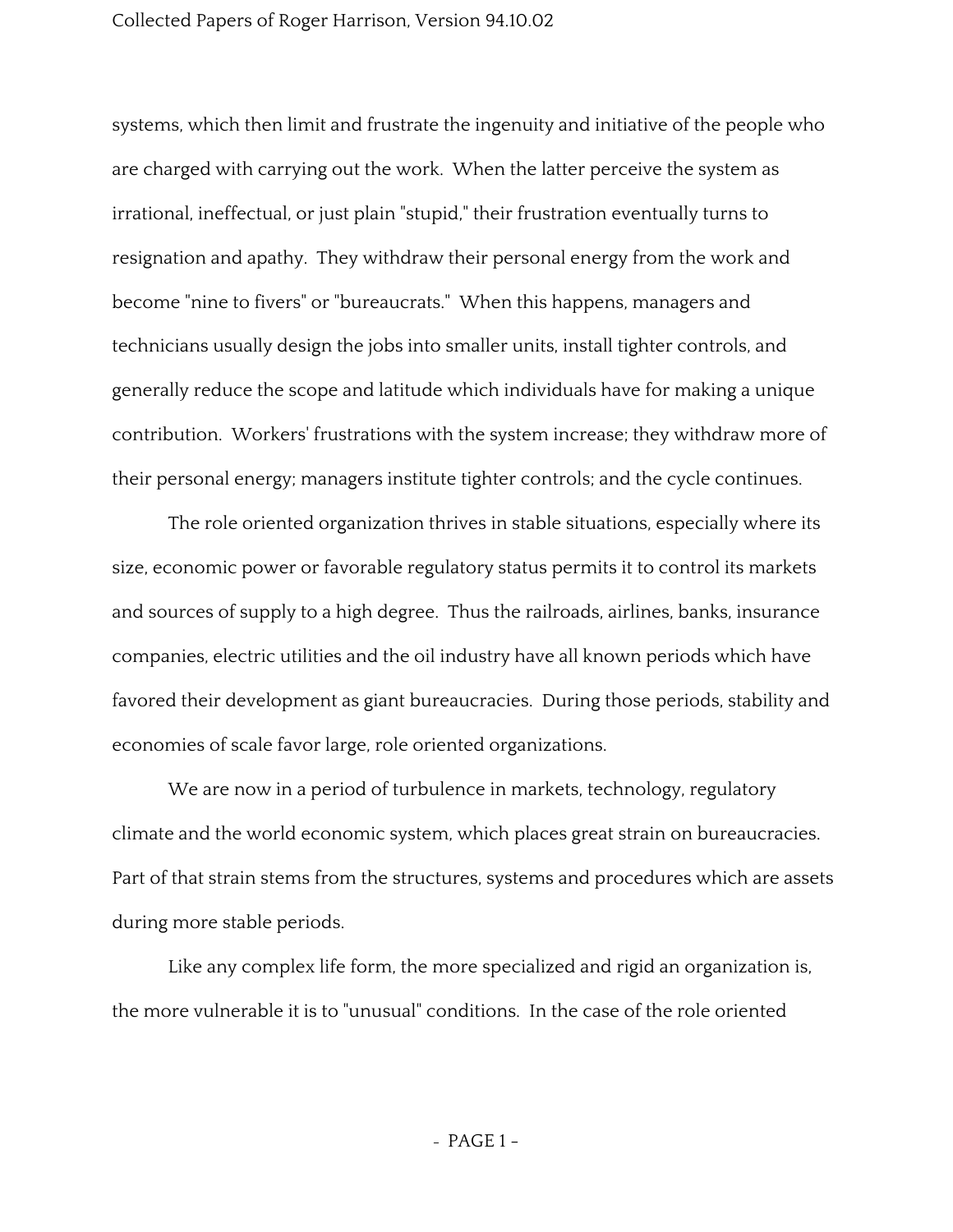#### Collected Papers of Roger Harrison, Version 94.10.02

organization, the vulnerability arises from the way the organization processes information about exceptions to the rules.

Consider the typical pyramidal bureaucracy, divided into separate functions such as sales, distribution, production, etc., and locating the authority to make exceptions to the rules at higher levels of the organization. When the environment of the organization undergoes rapid change, the information on which decisions have to be taken is generated at the "skin" of the organization (the base of the pyramid) where people are in contact with the environment: customers, suppliers, government inspectors, etc.

In order to take account of changed environmental conditions, the information generated at the base of the pyramid has to travel up the chain of command. During times when systems are working fairly well and change is gradual, this is no great problem. When the pace of change heats up (e.g., foreign competition, an energy crisis, the deregulation of an industry, an instability in world financial markets), then the number of exceptions moving up the chain of command and requiring attention from higher management increases rapidly. The pyramidal structure of bureaucratic organizations forces the information into narrower channels as it goes higher, so those who have the authority to change the rules and make decisions on exceptions, quickly find themselves swamped with work.

The communication channels in a bureaucracy are easily overloaded because of this "funnel effect," delaying needed changes in the design of the system. People at the bottom of the pyramid become frustrated and cynical; they can see the changes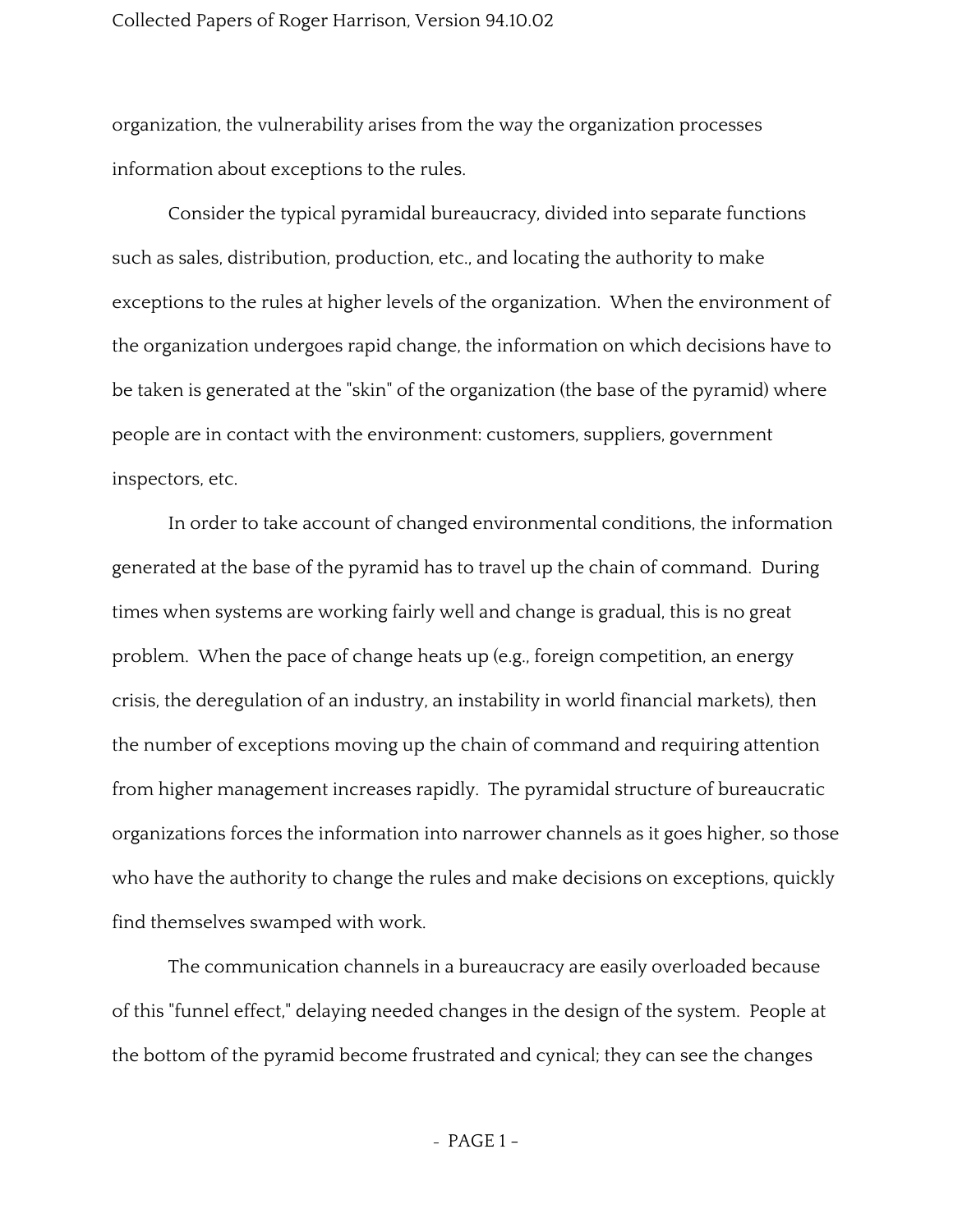that are needed, and they can't understand why their superiors don't act. People in middle management (those usually responsible for adjusting the system) are overworked and chronically behind in making the decisions and system changes which are required. In addition, because of the overloading of upward communication channels, the information decision makers receive and on which they base their actions is incomplete, out of date, and frequently distorted.

Higher management, seeing the mess, become in their turn frustrated with what appears to them to be the slow response and self protective entrenchment of middle management and frequently move to bypass the middle and manage the firm directly. Since their information is also distorted and out of date, their assumption of control often fails to improve the situation markedly.

Thus, the rational structures and procedures which serve the organization's purposes so well in stable times, become massive barriers to adaptation and change in more turbulent situations. Although it is in some ways an improvement over the power oriented organization, the role oriented organization also fails fully to release and apply the personal energy of its members for reasons which are inherent in its nature. In summary:

People contribute more willingly by agreement than they do by fear. Contractual arrangements, however, not only set a lower limit on performance: they thrust forward the question, "What's in it for me?" when one considers contributing beyond the terms of the contract. Thus, for many organization members in bureaucracies, there seems little point in putting out more than the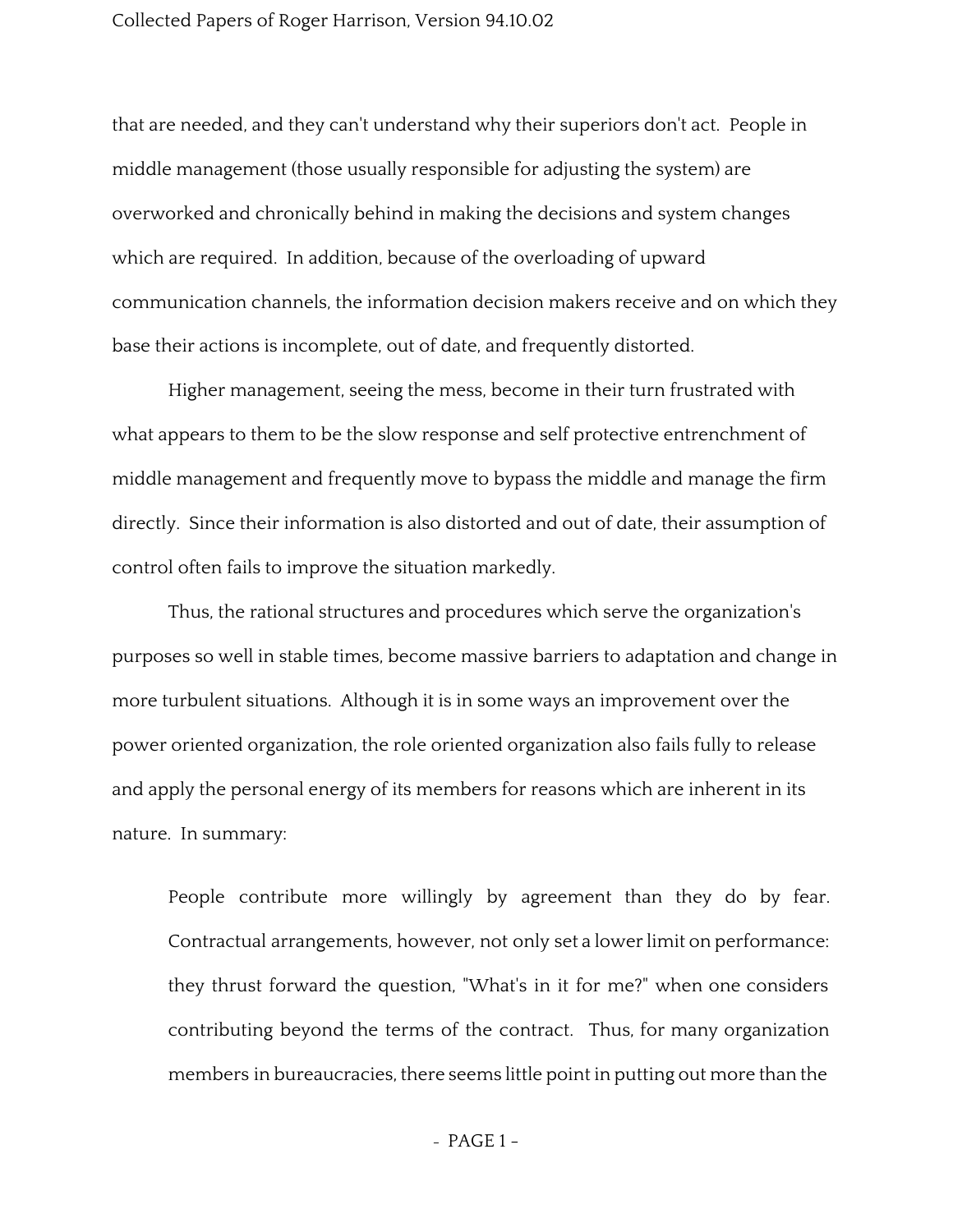mediocre level of performance which we have come to think of as typical in most large organizations.

The very structures and systems which are a strength in the organization in stable environments become barriers to change. When organization members are frustrated by the organization from making the contribution of which they are capable, they withdraw personal energy and become apathetic and cynical.

If we wish to release more fully the personal energy of organization members, we must consider not only how people in the organization are motivated (a common and constant concern in power and role oriented organizations) but how they motivate themselves. This is where the organization's sense of mission and purpose become important.

#### **The Achievement Culture: Evoking Personal Energy through Mission**

Both the power oriented and the role oriented organization cultures foster external motivation. Organization members contribute their personal energy in return for rewards. In the case of the power culture, the rewards are administered personally, by more powerful individuals who control the organization's resources. In the role oriented culture, the rewards come through transactions between the individual and the organization: so much salary for this or that job; opportunities for promotion linked to qualification and time in grade; etc.

The relationship between the individual and the source of rewards is essentially dependent: the individual's behavior is manipulated by the combination of incentives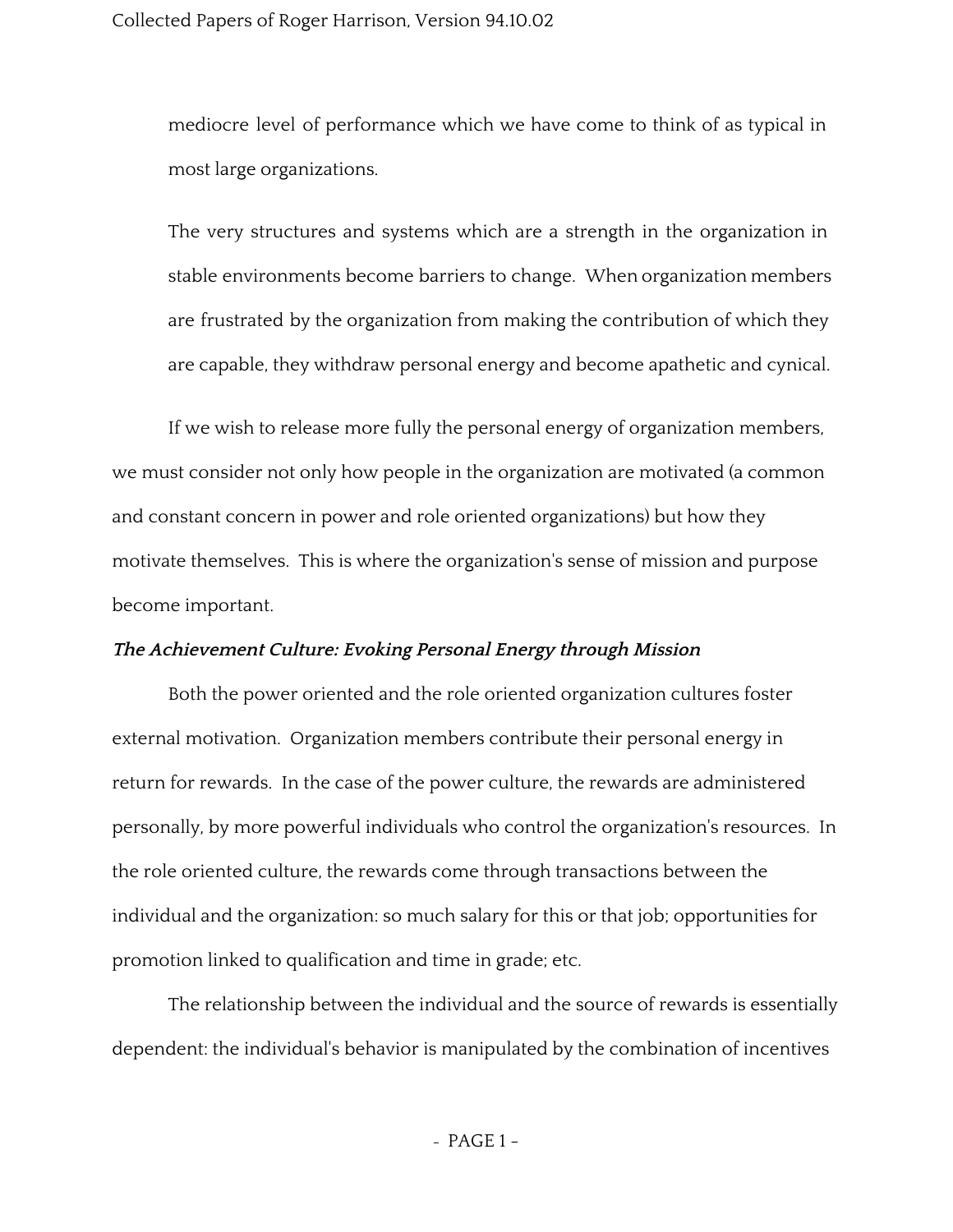and threats which the organization applies. The organization has available to it that fraction of each person's personal energy which he or she is willing to commit in return for such extrinsic rewards as the organization offers.

In fact, of course, many people like their work, believe they are making a worthwhile contribution to society, and enjoy their interactions with colleagues or customers. These are intrinsic rewards which are qualitative rather than quantitative and which arise from the nature of the work and its associations. For the most part, organizations are not designed to provide these intrinsic satisfactions. They arise incidentally, or through the occupational and job choices which people make on their own.

Some organizational situations seem to provide a positive climate for these intrinsic satisfactions. People who have worked in such diverse situations as new business and new plant startups, nuclear test shots, intensive care units, and political and community organizing campaigns, report that these work cultures can provide deep personal ,satisfactions and evoke personal commitment of a high order. These "high energy" work situations are described by participants as follows:

- The work situation engages the total person.
- The values which people experience in the work transcend personal advantage. A quality of altruism is evoked which is personally satisfying to everyone involved. People feel they are working for something bigger than themselves.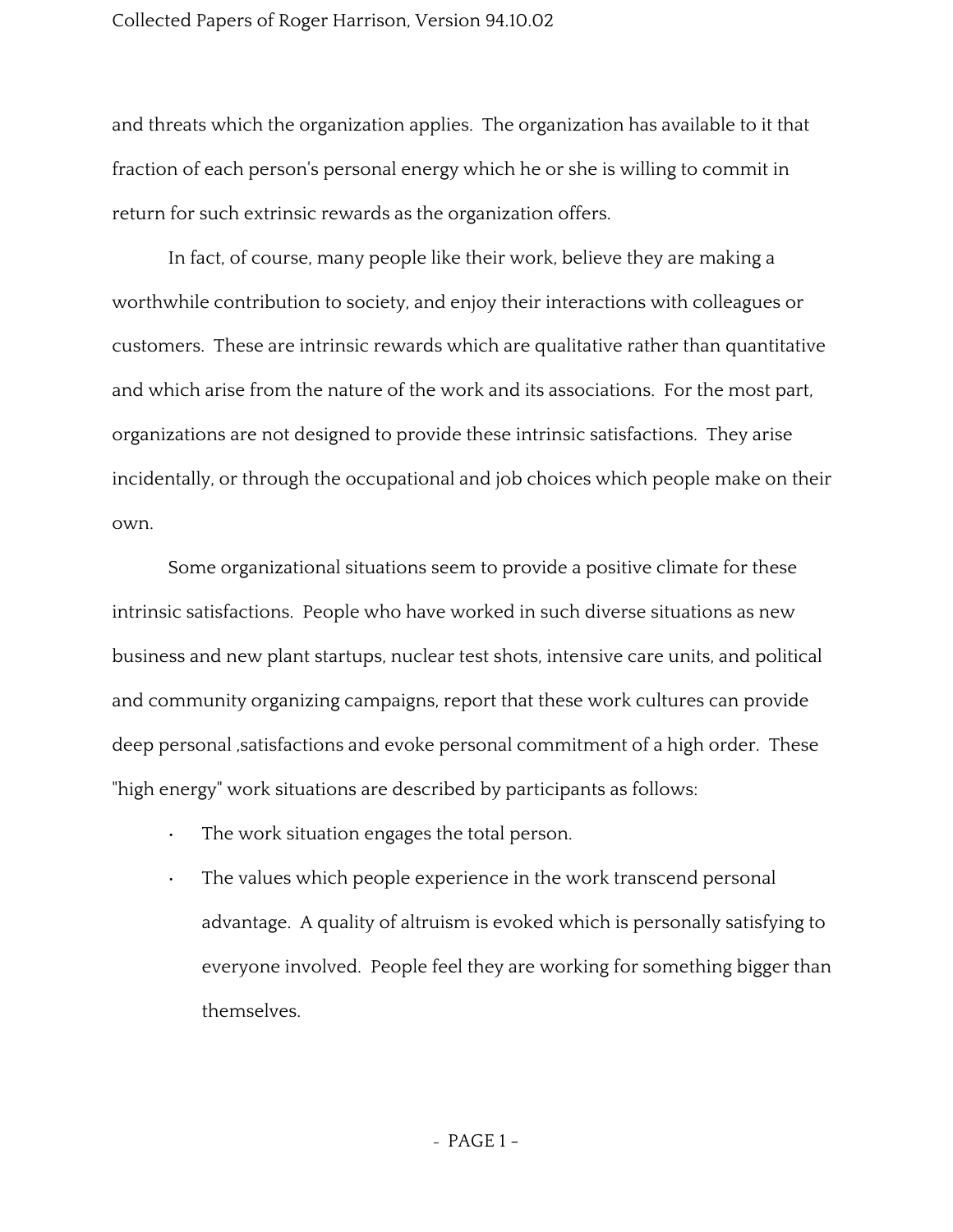- People give their all, working long hours without complaint. They may willingly sacrifice their family and social lives to the demands of the work.
- People supervise themselves, seeking out what needs to be done without direction from above.
- There is high morale and a sense of camaraderie, of "all for one and one for all." There is close teamwork, and the group frequently feels itself to be elite or special.
- There is a sense of urgency; people live "at the edge," putting out high energy for long periods of time. They may become "addicted" to stress.

Such high energy experiences normally last for a few months, possibly a few years. Then people burn out, or the work system stabilizes and becomes more routine and bureaucratic. However, some organizations manage to maintain this "culture of commitment" over long periods of time. I have, for example, worked with an R & D organization which has operated in such a mode for more than forty years. People seem to burn out after about ten years in the really high intensity jobs. They then move to less stressful positions, (management roles, for example!) and are replaced by "fresh troops."

Sparked initially by stories of high levels of worker commitment in Japanese companies, there has been a great deal of interest in the last few years in high performing organizations, work systems in which some variant of the "commitment culture" can be created and sustained on an ongoing basis. Peters' and Waterman's work on "excellent companies" has focused interest on the sense of mission which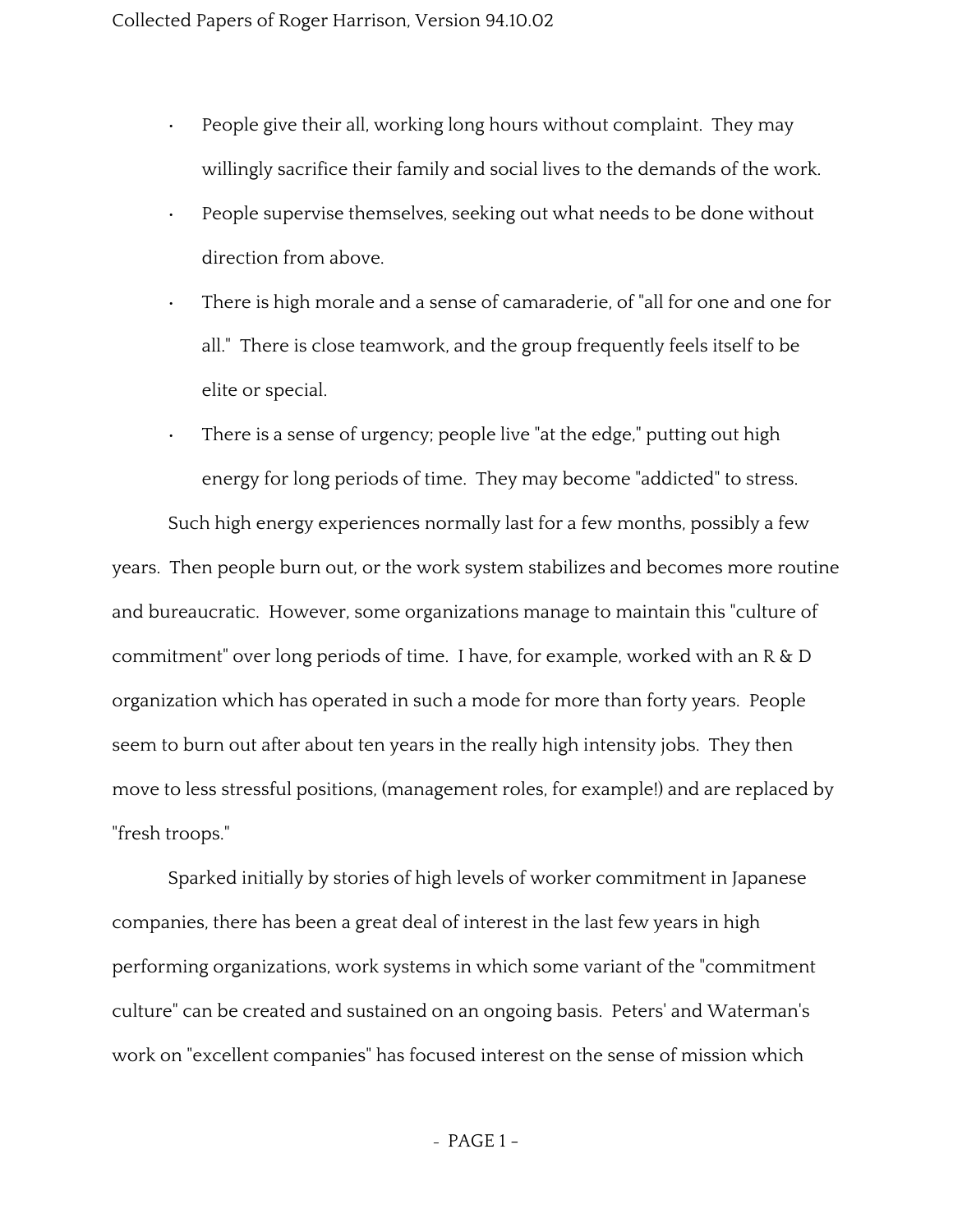leaders of such companies are said to communicate to all levels of their organizations. Here are some of the qualities which seem to be characteristic of organizations which sustain high performance over a period of time:

- There is a clearly understood mission which is articulated at the highest level of the organization.
- The mission is emphasized and reinforced by everything higher management does: the decisions they make about where money is spent; the questions they ask; the topics they discuss in public presentations and meetings with employees; the amount of time spent in meetings on various topics; the reasons for rewarding, promoting, demoting and firing people; where they make field visits and what they look at; etc.
- The mission is stated in terms which are unambiguous, easy to understand, and difficult to argue about. There is a dominant value which is held to be more important than any other in the organization. People know that they can't go far wrong so long as they are pursuing that value with sincerity and integrity.
- The value embedded in the mission is one which is larger than mere profit or growth. In pursuing it, organization members can experience themselves as making a contribution to society, as well as gaining something for the company.

There are additional qualities which seem to characterize organizations which are "mission driven," organizations whose cultures I call "achievement oriented,"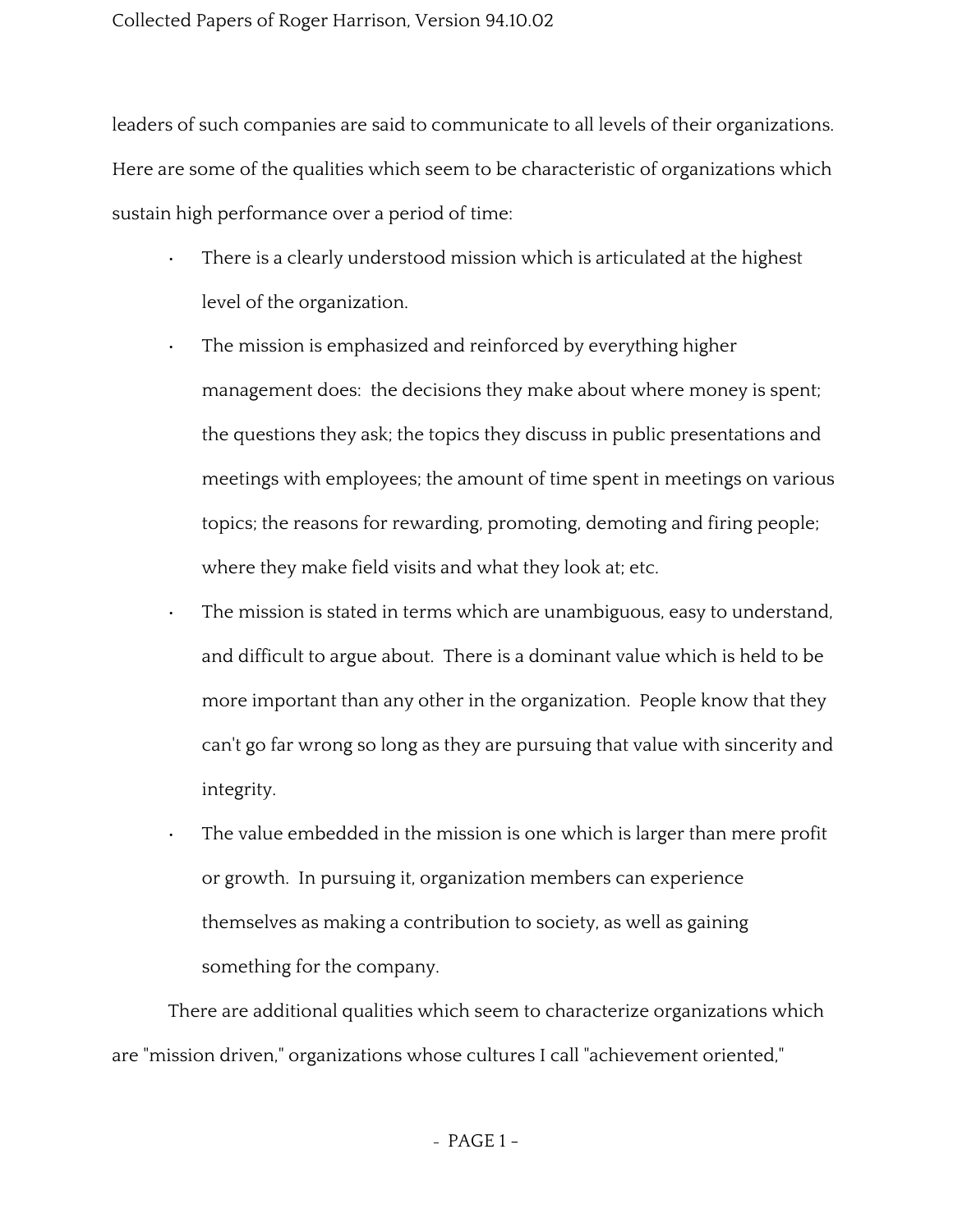which have also been characterized as "aligned." (Harrison, 1987\*-b), (Kiefer and Senge, 1984).

- The organization is more egalitarian than most. Employees are treated like willing contributors. Those at lower levels are empowered to make decisions which in other organizations are reserved for those in supervision and middle management.
- Communication channels are open, both laterally and vertically. It is easy to be heard if you have an idea or suggestion.
- Failure is viewed as a learning experience, rather than as a sign of personal inadequacy. The organization empowers people to learn and innovate better ways to pursue the mission by making resources available, and by reducing the stigma and the career penalties for unsuccessful experiments.
- People do not argue much about the mission, but only about how to achieve it. People who do not share the basic values and commitments of the organization are made to feel uncomfortable and usually leave.
- People do argue a lot about how best to achieve the mission. Positional authority does not shut off discussion, or curb the expression of employees' ideas.
- People are given effective authority in accordance with their ability to contribute to the mission. Neither the red tape of the bureaucracy, nor the privileges and status of a power elite count for as much as ability and contribution in making decisions about who does what.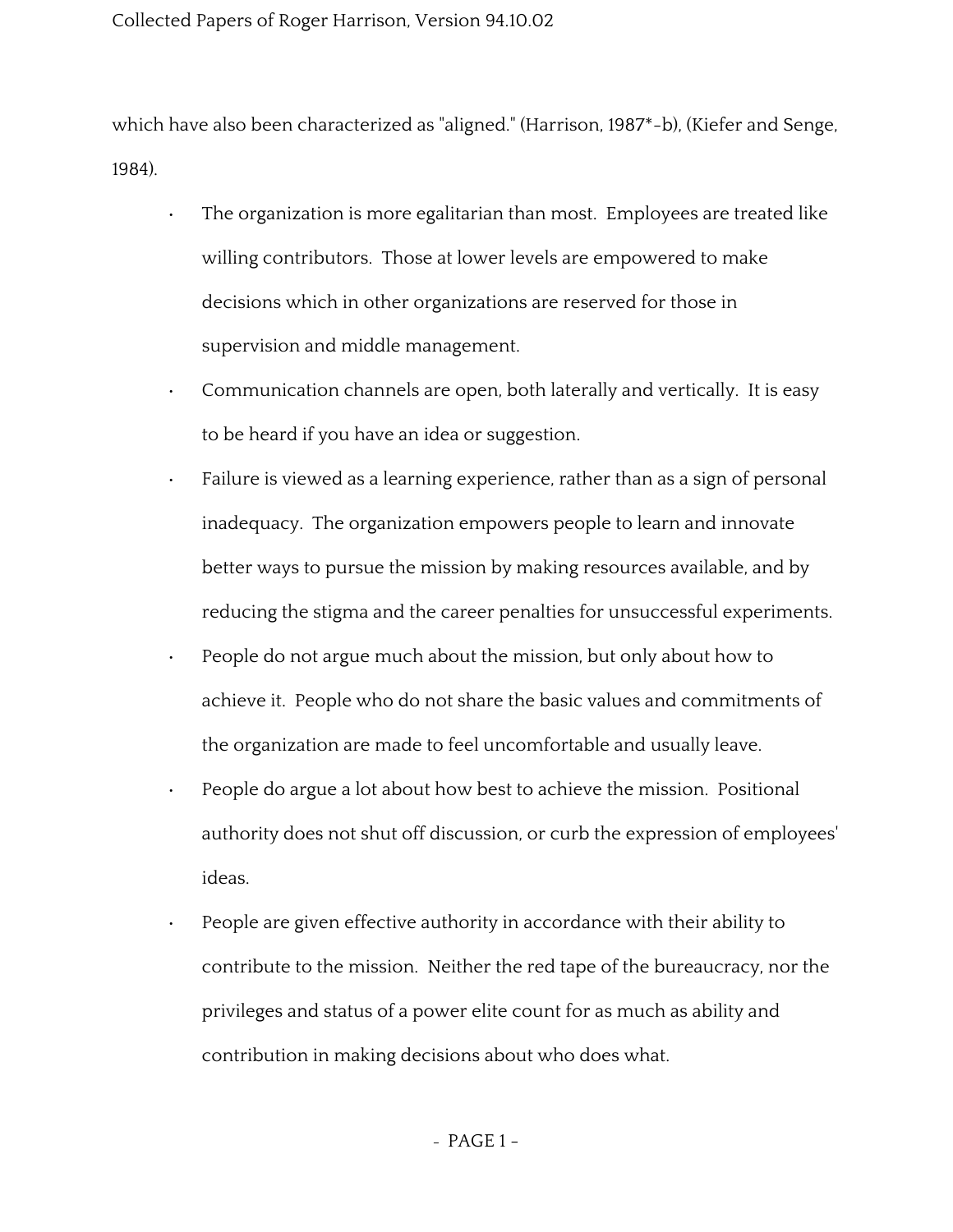In short, the achievement oriented or "aligned" organization uses the mission to attract and release the personal energy of its members in pursuit of common goals. This is in marked contrast to the power and role oriented organizations which rely on the application of rewards and punishment, and on impersonal systems and structures to control and constrain their members. The mission serves to focus the personal energy of individuals. Because contributions are freely given in response to commitment to a shared purpose, people willingly give more to the organization, and the whole prospers accordingly.

None of this means that structures and systems are not necessary in the achievement oriented organization, or that the allocation and distribution of resources is not still a problem to be solved. What it does mean is that the systems and structures serve the mission, rather than the reverse.

Such an organization begins with a sense of mission and purpose, clarifies that sense, and then goes on to create structures and assemble resources to make the mission manifest in the world. Thus, everyone knows why they are there and what they are working for, and they know that anything which doesn't serve the mission is open to question.

In contrast, in the power oriented organization, access to resources is the key to making things happen, and in such organizations, the "golden rule" is sometimes restated as, "he who has the gold, rules." In role oriented organizations, the systems and structures are often more powerful than people, and certainly more powerful than the mission. In such organizations it is often true that "you can't beat the system."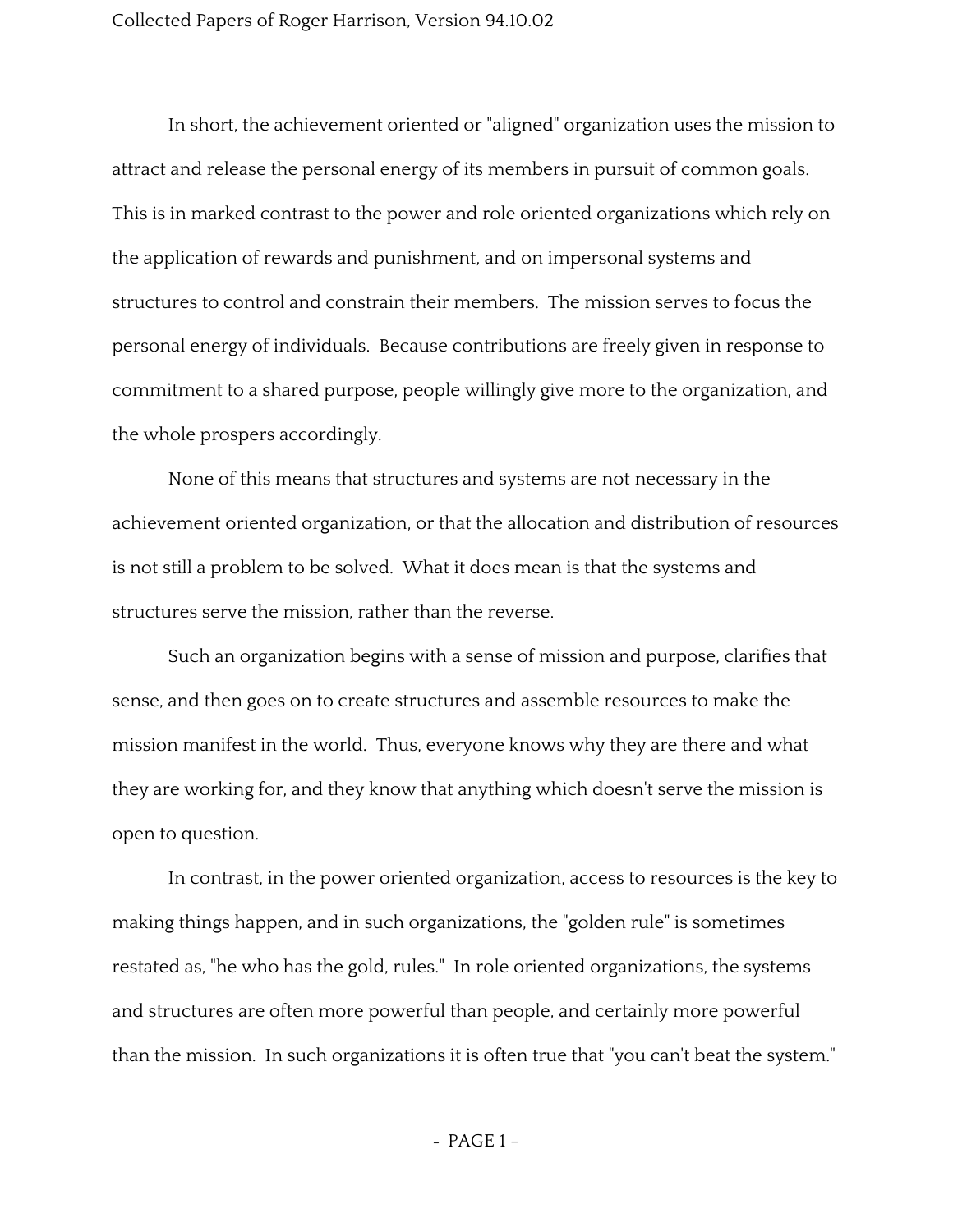So, a mission driven organization is far different in its character than the organizations which most of us have experienced during most of our working lives.

There is a downside to the achievement oriented organization. Members of high performing organizations with a strong sense of mission frequently exploit themselves in the service of the organization's purpose, to the detriment of their own quality of life. If the single minded pursuit of achievement is not balanced by attention to taking care of the people, the people will suffer and may eventually burn out. Over time, even the most enthusiastic contributors may come to realize that they are valued only for their contribution to the organization's mission, as they see others used up and then cast aside.

The pure achievement oriented organization has the deficiencies of its strengths. It is frequently under-organized for the work it has to do, relying on high motivation to overcome deficiencies in structures, systems and planning. It evokes and directs enthusiasm and commitment, but it may not have a heart. The people and their needs are subordinate to the organization's mission and its needs. After a time, people realize this and may begin to mistrust the organization. At that point, they begin to look out for themselves, instead of giving their all to the task. Alternatively, the members may remain steadfast in their commitment, but they suffer high levels of stress, physically (e.g., cardiovascular diseases) or socially (e.g., high divorce rates).

Here are some quotes from interviews of people in a high tech, achievement oriented organization where hard work and long hours substitute for planning, and where the thrust for achievement has nearly completely driven out concern for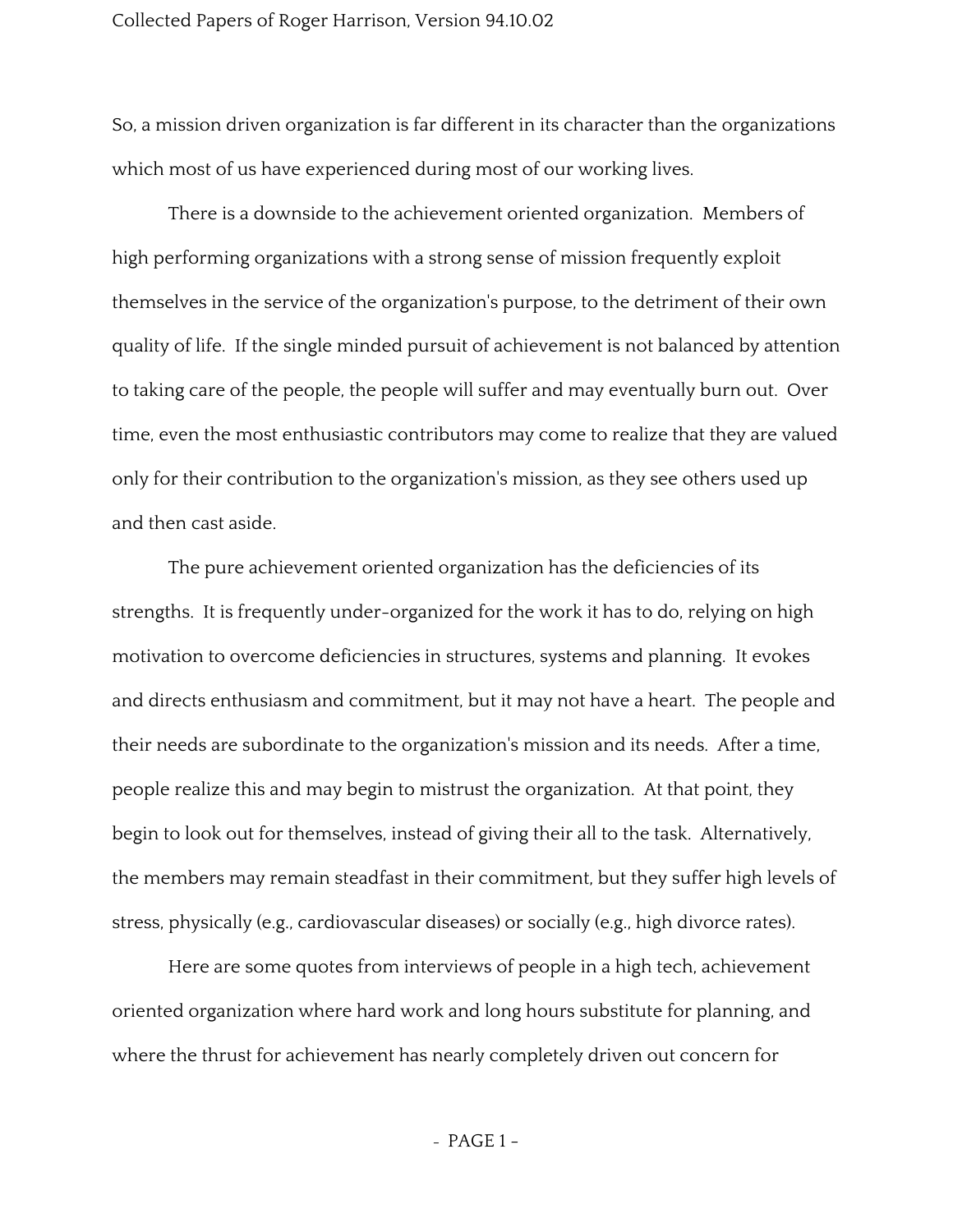people's needs. Many people still drive themselves willingly, but others are beginning to ask if it is worth it.

"The lack of proper planning drives me nuts."

"We're too busy doing to plan objectively."

"There's bound to be organizational problems with tight resources and tight delivery schedules; things are bound to get tense. People who are attracted to our company like this climate - others would go loony here. Pressure is keen, and you have to compromise on quality sometimes."

"People are beginning to burn out; you can't keep putting the pressure on people. We must turn down our expectations of the magic we can perform and do more realistic scheduling."

"One of the craziest things about the company is the founders' 90 hour weeks. My best people look like garbage only putting in 60 hour weeks."

"I'm worried about the health of some of the people; bad things are happening to the founders and old timers."

"Everyone needs positive feedback; even those who show outside self confidence still like to hear the words. It's hard for many to say those words; ...it's easier to criticize than to stroke."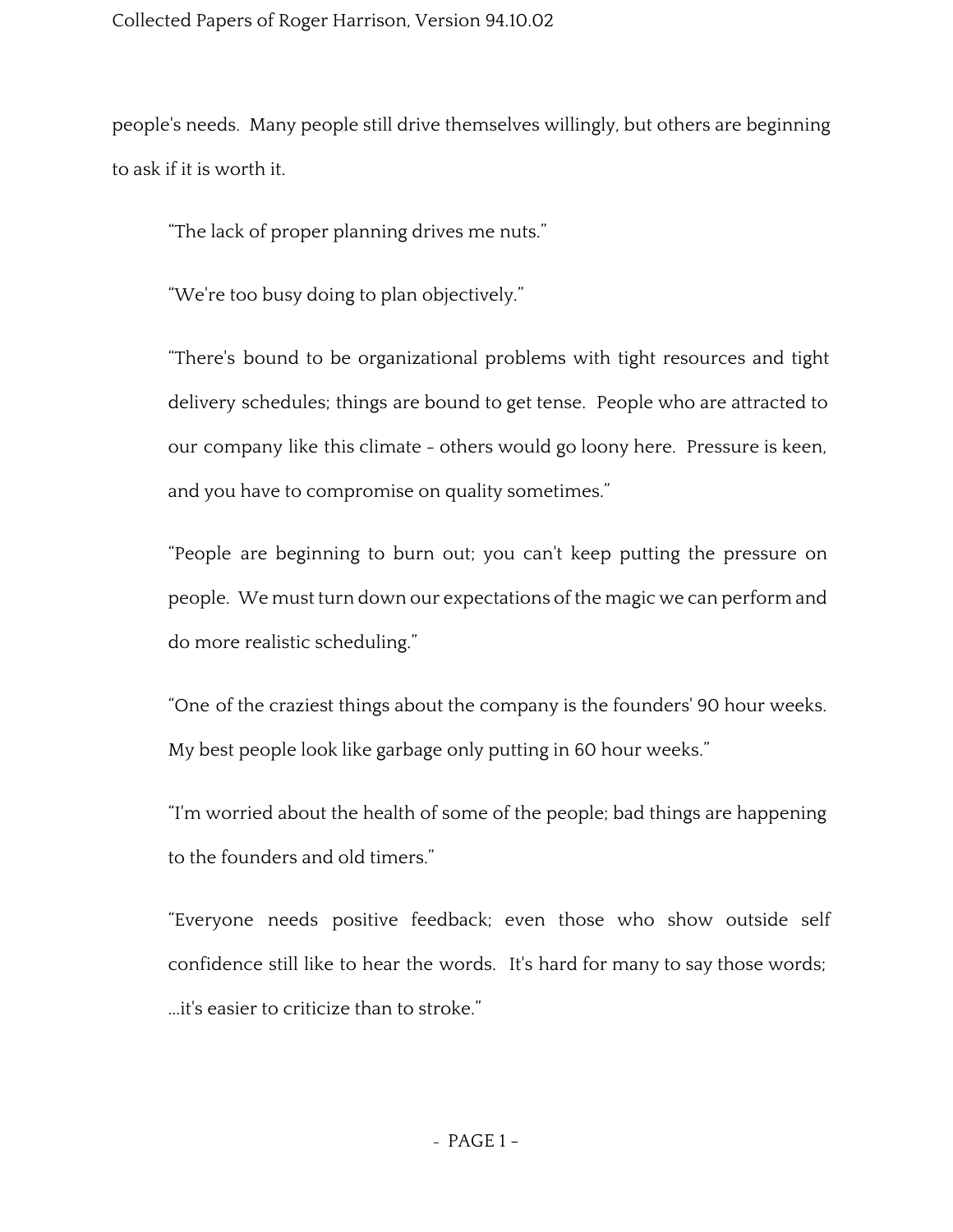In the long term, you have to take care of the people if you expect them to take care of the organization's mission. This is a point frequently overlooked in discussions of high performing organizations. It is why in outlining a hierarchy of organizational characteristics, I put MISSION <---> PEOPLE at the top. Let us examine the qualities of an organization which gives a high priority to meeting the needs of its people.

## **The Support Culture: Evoking Personal Energy through People**

By the "support culture," I mean to define a climate based on mutual trust between the individual and the organization. In such an organization people believe that they are valued as human beings, not just as cogs in a machine or contributors to a task. In an organization characterized by the "support culture" you can feel warmth and even love, not just driving enthusiasm. People like to come to work in the morning, not only because they like their work, but because they care for the people they work with. Because they feel cared for, they are more human in their interactions with others: customers, suppliers, the public, fellow workers, subordinates.

The support organization is characterized as follows:

- People help each other beyond the formal demands of their jobs. Help is extended not only within one's own work group, but to other groups as well.
- People communicate a lot, not only about work, but about personal concerns. You can always find someone to listen to your ideas and problems.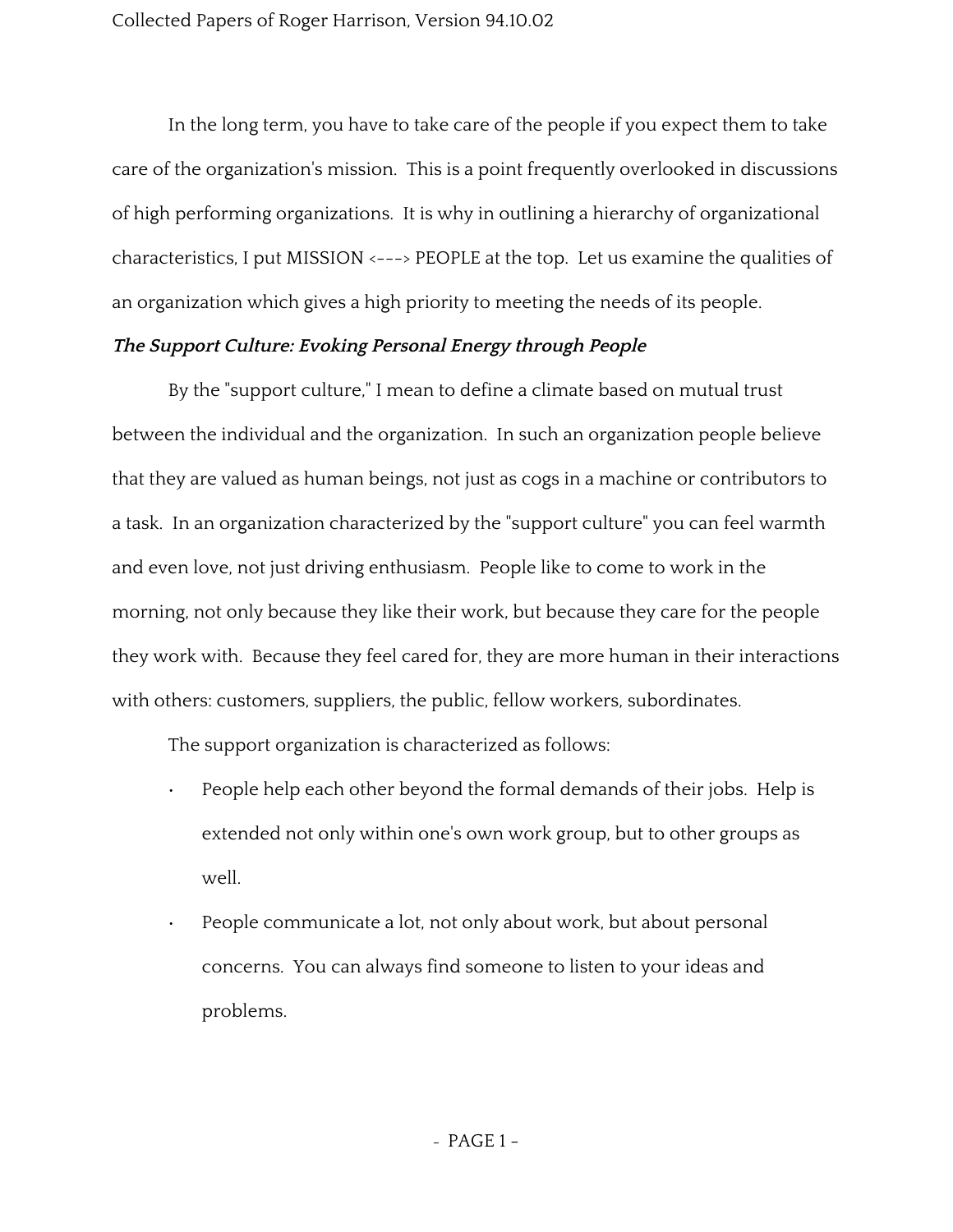- People like spending time together. They often see each other off the job, as well as on.
- In hiring employees, weight is given to whether the person is caring and cooperative and will "fit in," as well as to whether they are competent.
- People are viewed as basically good. When things go wrong, they get a second chance.
- People know that the organization will look after them when they need it, beyond the requirements of the policy or the employment contract. In return, they go out of their way to take care of the organization. This may take the form of caring for the facilities and equipment, giving special attention to quality, conserving resources (turning the lights out!), or protecting the company's reputation in the community.
- People celebrate together. They not only take pride in their work achievements, but they recognize one another's personal milestones: promotions, retirements, birthdays and anniversaries, etc.
- People value harmony and avoid confrontation, sometimes to the point of leaving important issues unresolved.
- People "keep the faith." They don't let each other down. This doesn't just mean keeping their word, but it also means doing one's share of the work, or coming in to work when one isn't feeling that great, in order not to overload others.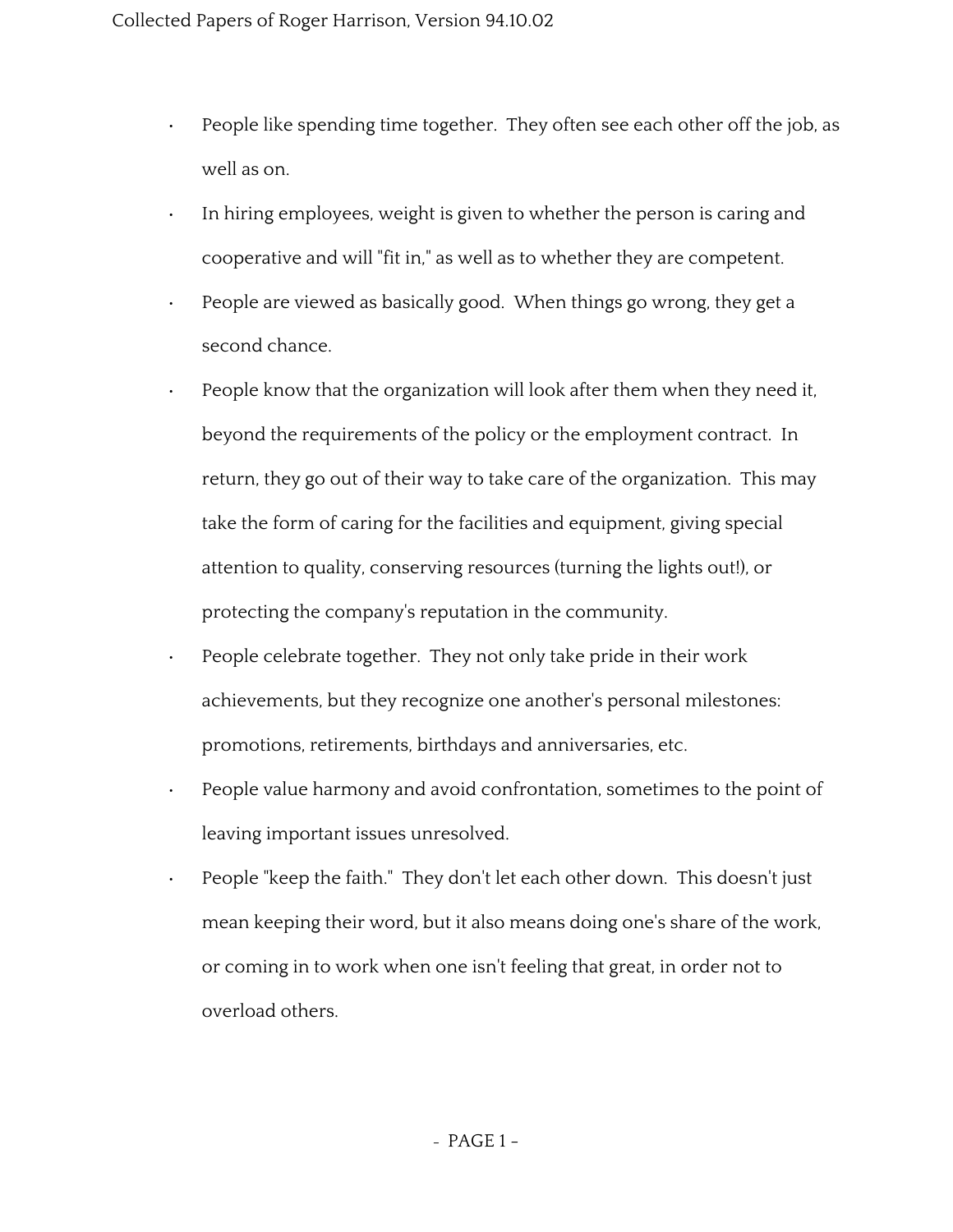The support culture is the least visible in the U.S. of all those described in this paper. It is often hard to find, because it is not valued by the dominant power or role oriented organization, and so it goes underground. It can be seen in relatively small groups, where people know one another personally and interact face-to-face. It tends to develop in organizations where people work together for long enough periods of time to build personal relationships, work out their differences and arrive at a degree of trust.

When not balanced by a thrust for success, the pure support culture tends to thrive only in not-for-profit organizations. In business, it makes its best contribution in dynamic tension with the achievement orientation. The latter releases and focuses the personal energy which is evoked for each of us by a love of doing, and by a sense of high purpose and worthy mission. The support orientation taps into the personal energy present in the ties of love and trust which bind us to people, groups and organizations for which we care.

There are two current issues in business where we can clearly see the benefits of a warm and caring organization climate: quality and service. It is no accident that successful approaches to quality improvement are usually based on small work teams or on "quality circles." There is, I believe, a close connection between loving one's work and wanting to do it well, and a sense of caring and trust with the people with whom one works. In quality circles, people develop both a love of quality close ties with the others they work with. When assembly operators who had left their jobs at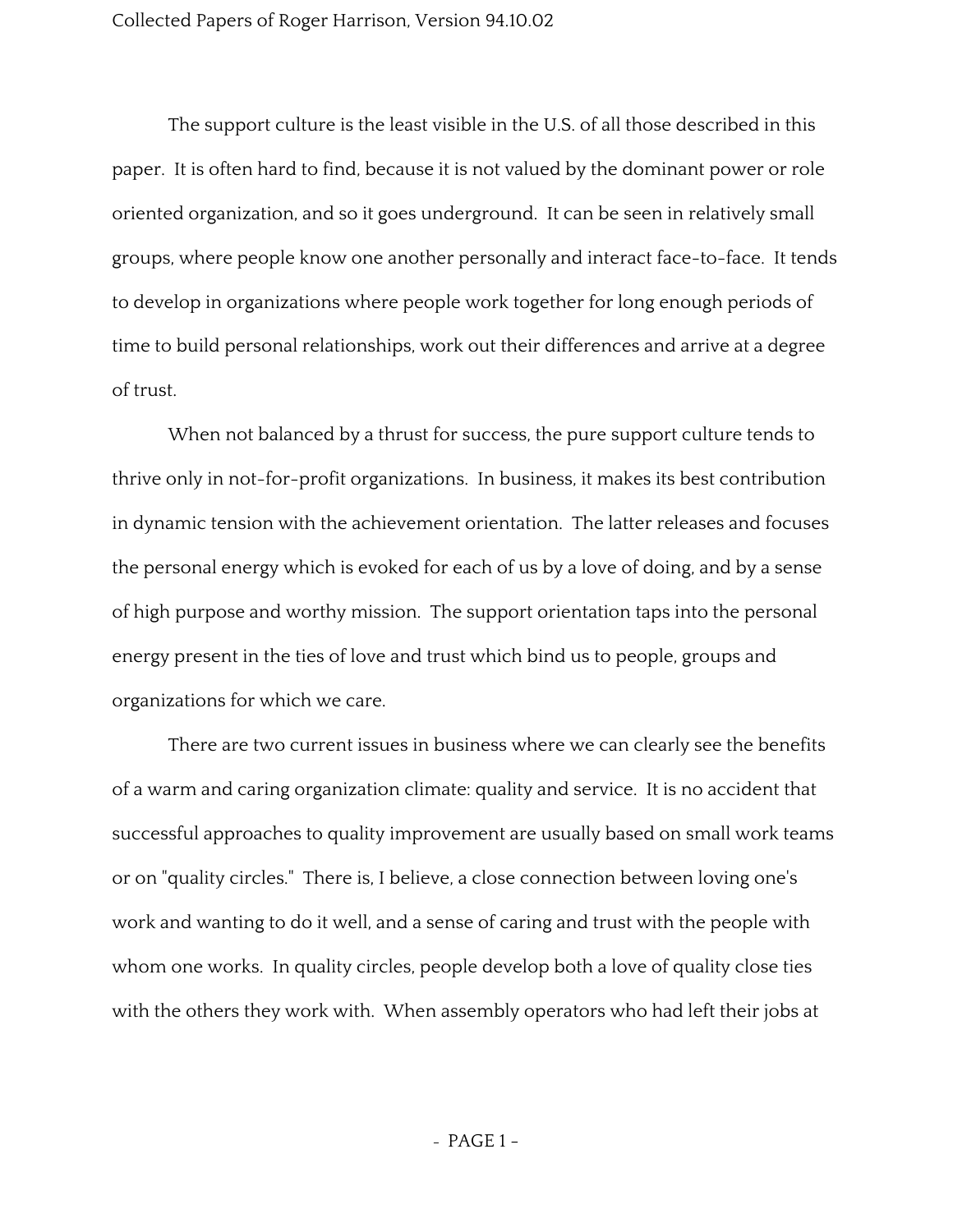Honeywell and later reapplied for employment were asked why they decided to return, the most frequent reason given was, "I missed my quality circle!"

Service in organizations may be internal (e.g., between staff groups and the line units they serve) or external, to customers or the public. Both are influenced by interpersonal relationships among organization members. I have written elsewhere of how the kind of service an organization gives flows naturally from its dominant cultural orientation (Harrison, 1987). The power oriented organization tends to respond to status, prestige, wealth and power in differentiating who gets what kind of service. The role oriented organization strives for equality and consistency of treatment. It creates complex, efficient service delivery systems which are economical to operate and which are experienced by customers as inhuman and inflexible. The achievement oriented organization tends to be oriented to expertise: to providing the best, the latest, the most innovative products and services. Like experts anywhere, its members think they know what's good for the customer better than the customer does (firms of doctors, lawyers and other professionals often exemplify this attitude; so do high tech companies of all kinds).

Increasingly, people in our culture would like to be treated as individual human beings by those who provide them with service. This means caring and responsive service, not just efficiency and competence. Such service is given by people who themselves feel valued and cared for by their organization.

People do not always follow the golden rule in the sense of doing unto others as they would have others do unto them, but they usually do follow another, similar rule: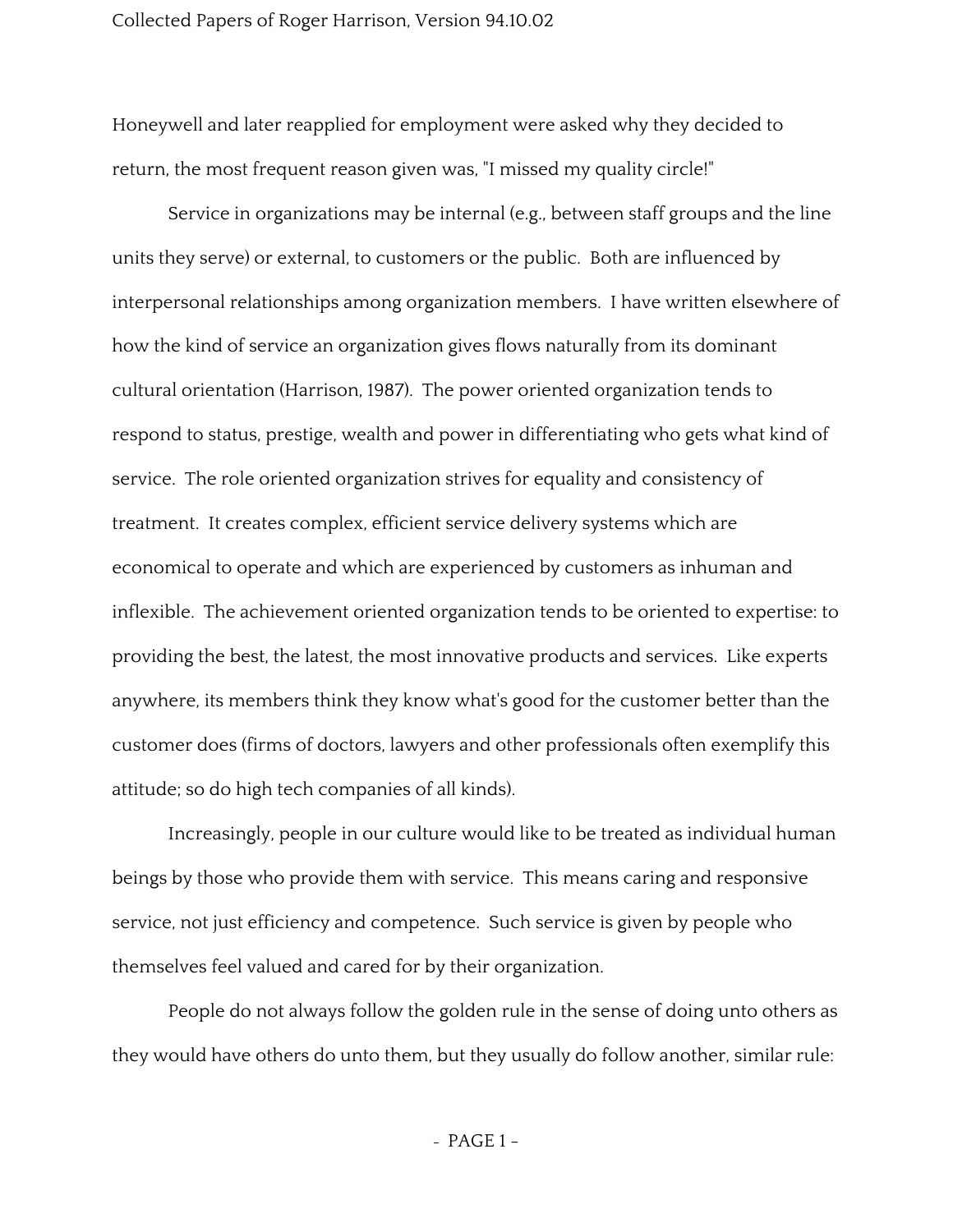they do unto others as they are done to. If love and mutual respect exist within the organization (whether or not they are self consciously identified as such), then these qualities will be manifest outwards into the world. Thus, if we would learn to make our service more responsive, we must learn to respond to the needs of those who serve.

When the enthusiasm of the mission driven culture is balanced by mutual support and caring, then we have conditions where people will not only contribute their personal energy for the intrinsic satisfactions found in pursuing a common goal, but they will contribute for the good will they bear each other. And they can feel safe in contributing fully of their personal energy, knowing that when they need a little extra support or consideration, it will be there for them.

This, then, is a model of a balanced organization culture. It is one where people are brought together by common goals and values, by a mission which is worth pursuing in its own right, and not simply because there are "bottom line" considerations to be met. It is one where people are bound together by mutual caring and loyalty. Because they feel good about one another, they are moved to give do their work with care, and to give caring and responsive service to customers and the public.

It is an organization in which structures, rules, systems and procedures serve the mission and the people, rather than being experienced as tyrannous and frustrating. It is one in which resources are made available where they are needed by the mission and the people, and where access to the organization's resources is not an automatic and undeserved perquisite of power and position.

- PAGE 1 -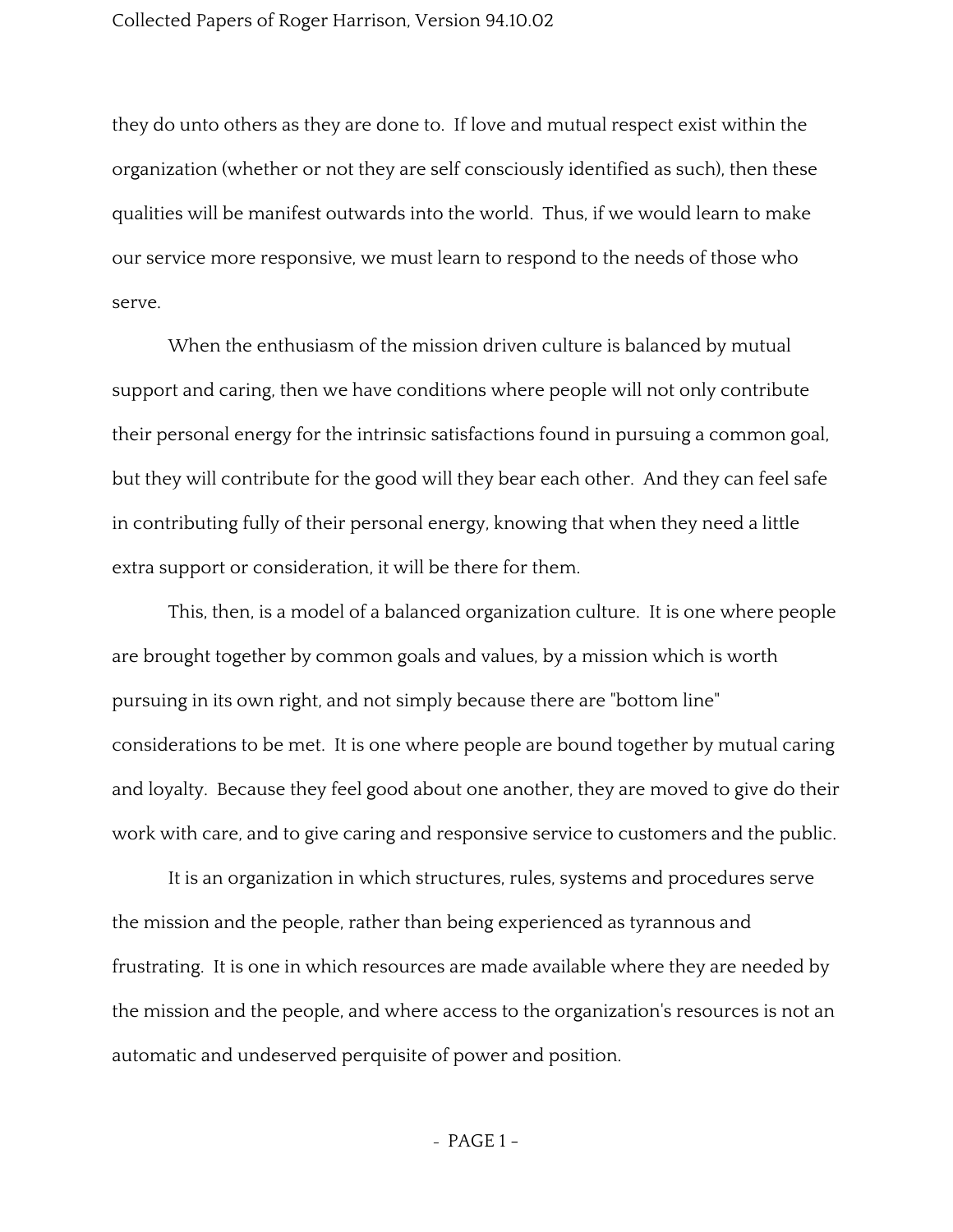#### **The Mission Statement: Catalyzing the Balanced Organization**

How do we move toward such a balanced organization? For most organizations, the identification of the mission and the crafting of an agreed mission statement is a key to moving forward. The balance of this paper will address the considerations involved in framing a coherent, simple statement of the mission.

Most organization change efforts do focus on Structure and the distribution of Resources, which is why organization members become cynical about the possibility of "real change." When we experience "real change" we know it by the sense of excitement which always accompanies a significant shift in how we are choosing to direct our own personal energy. When we work with Structure and Resources and leave People and Mission alone, it is as though we created an increasingly elegant piece of machinery, but gave no attention to its power source. When we move towards an organization which is animated by Mission and bound together by trust, we increase the total personal energy or power which each organization member commits to the Mission.

The organization's Mission Statement can be one key to increasing the amount of personal energy which people expend in work. An inspiring Mission attracts personal energy like a magnet attracts iron filings. It energizes at the same time as it orients people to align themselves with the goals and values of the organization.

Of course, a Mission Statement may or may not reflect the true Mission of the organization. The true Mission is what people know and believe the organization stands for and strives toward, not a hopeful wish about what the goals and values of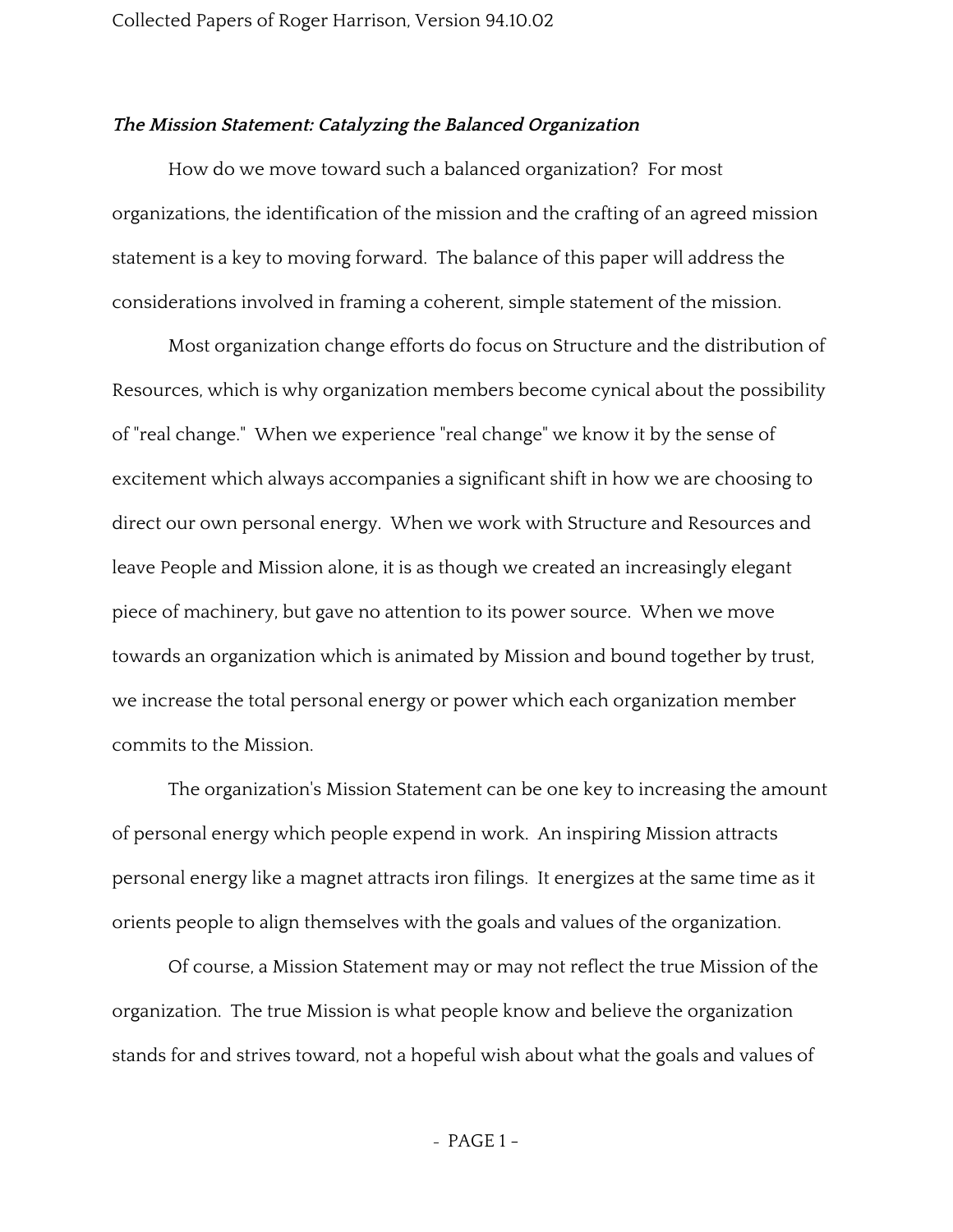the organization may be at some unspecified date in the future. The Mission is what energizes, aligns and attracts people now. It reflects a present commitment of personal energy on the part of the people in the organization. Thus the real Mission is an ongoing process, not a thing. Most organizations' real Missions are real Messes. They are a hodgepodge of goals, values and pious hopes, some of which support one another; some of which contradict and weaken others. This confusion is reflected in Mission Statements which are a compound of "motherhood" statements and qualifiers. They inspire nothing but cynicism among employees and managers.

In fact, this sort of mission statement is the product of a political process. Like most such products, it is a compromise and is neither focused nor exciting. Dr William Kutz, a partner in the firm, Missions That Work, explains the difficulty in agreeing on a mission statement as a difference in the self interest of the key players. He points out that in making decisions about where and how to commit personal energy in the organization, everyone, from the CEO on down, follows what they conceive to be their self interest, their personal mission. When people are criticized for not doing their jobs, it is just that they have a different sense of their personal mission than those who are criticizing them.

It is possible, however, to create a mission statement which reflects and which can in turn influence the living process which is the organization's real Mission: clarifying it, simplifying it, and focusing its direction. Bill Kutz has articulated guidelines for crafting an effective Mission Statement, although he says that it is more a matter of "impassioned struggle" than it is a question of technique!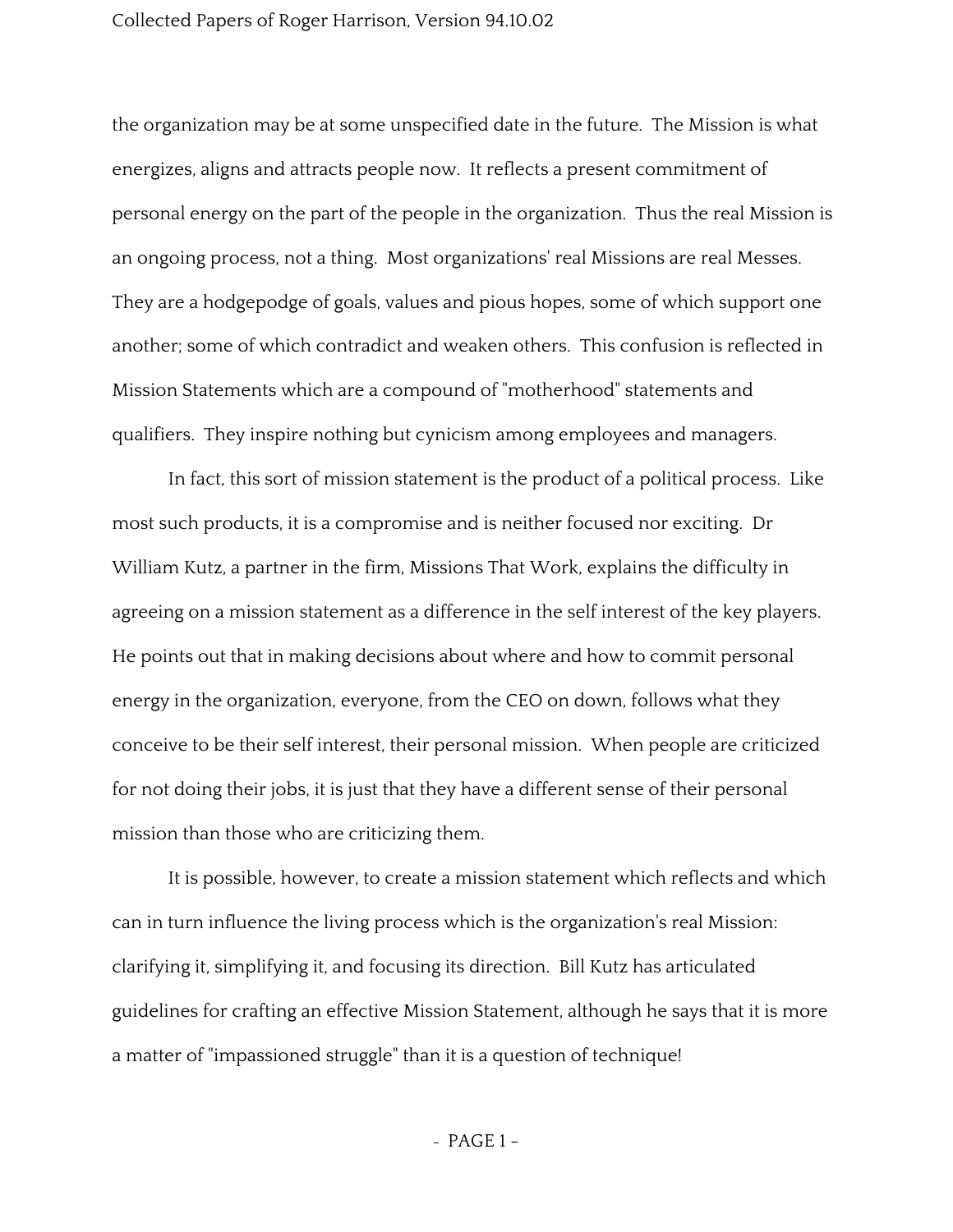## **Guidelines for Creating an Effective Mission Statement**

- A good Mission Statement is short, clear and unambiguous. It is less than 14 words; 6-8 words is even better! It "rolls off of everyone's tongue."
- It evokes an emotional attachment which is bone deep. People have got to be able to have a sense of passion about it. Unless the Mission Statement connects with people's compelling interests, you don't have it.
- It differentiates your organization from everyone else. It delineates what is unique about you; what value you add for customers or for the wider society.
- None of its terms should be subject to interpretive argument among organization members. It should be free of qualifiers and value modifiers ("motherhood" words like "creative," or "excellent") because people will argue endlessly about their meaning.
- It expresses what the organization intends to be now, rather than some wish for the future. Although the Mission Statement may not be totally realized in the present (and may never be completely manifest), it reflects the essence of what people consider themselves to be as an organization. Deviations from the Mission Statement are thus experienced as deviations from the true identity of the organization.

## **Examples of Good Mission Statements:**

- "Keep the lights on!" (an electric utility)
- "Provide service which brings guests back." (a hotel).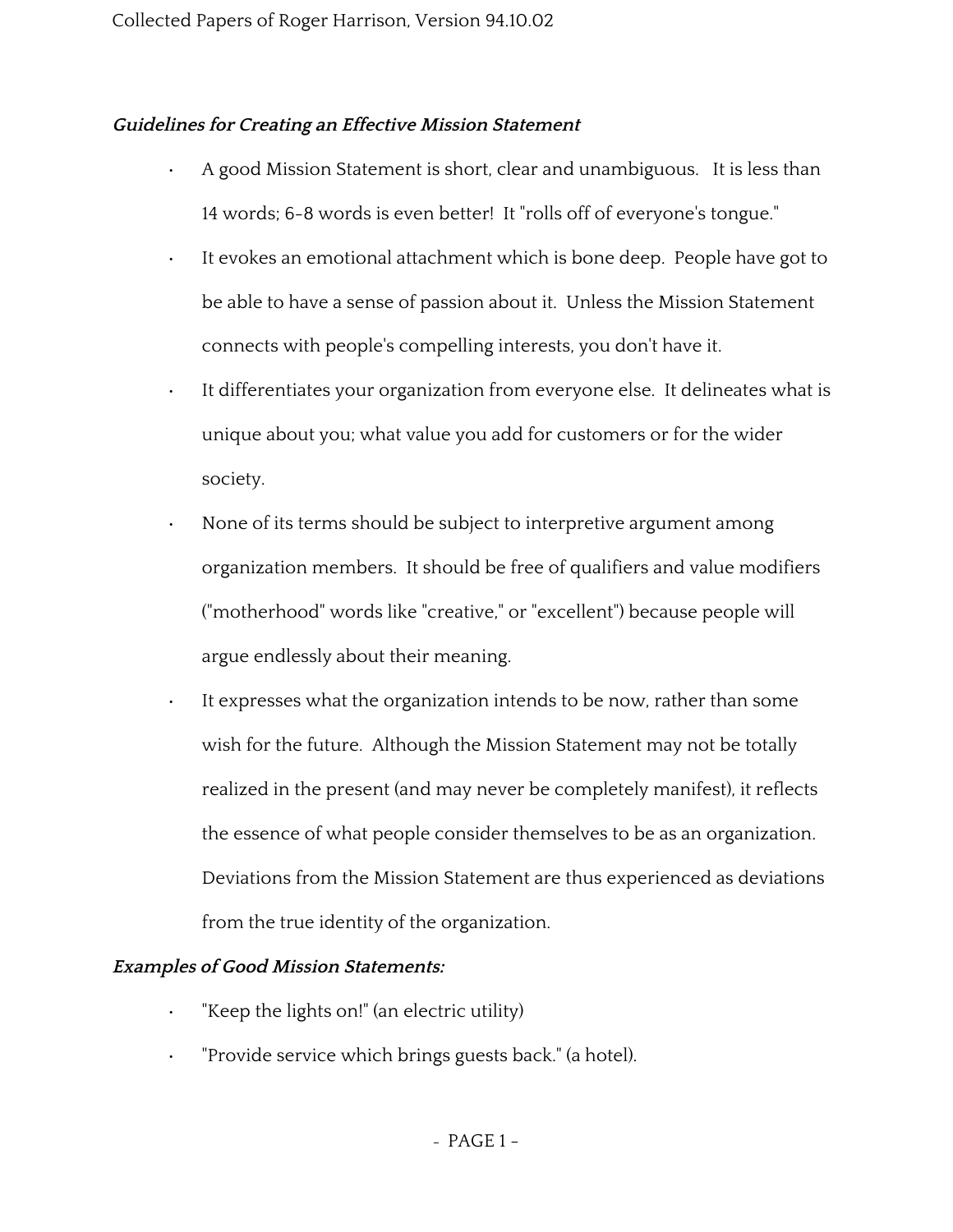- "Satisfy each customer every time!"
- "Avis tries harder!"
- "Fix it right the first time!"
- "News that people want to read." (a newspaper).

## **Examples of Less Effective Mission Statements:**

- "Hertz is Number One." (Number One what? What do we do that makes us Number One?)
- "Best quality for the money." (Pits quality against money you never know whether you're there or not.)
- "Provide customers the best products and services, consistent with safety and cost." (Creates debates about how safe to be, what costs are "appropriate," what level of service is too costly.)
- "Maximum profit for stockholders, consistent with our responsibilities to employees, customers, suppliers and the community." (Profit for stockholders is not inspiring for employees; what the responsibilities are is arguable; pits employees, customers, etc. against one another.)

It isn't easy to come up with a Mission Statement which acts as a magnet to attract and align the personal energy of organization members. In some organizations, it is impossible, and its impossibility reflects the reality of the political struggles and power conflicts within the organization. Even within such an organization, however, it may be possible to energize a part of the organization with its own Mission Statement.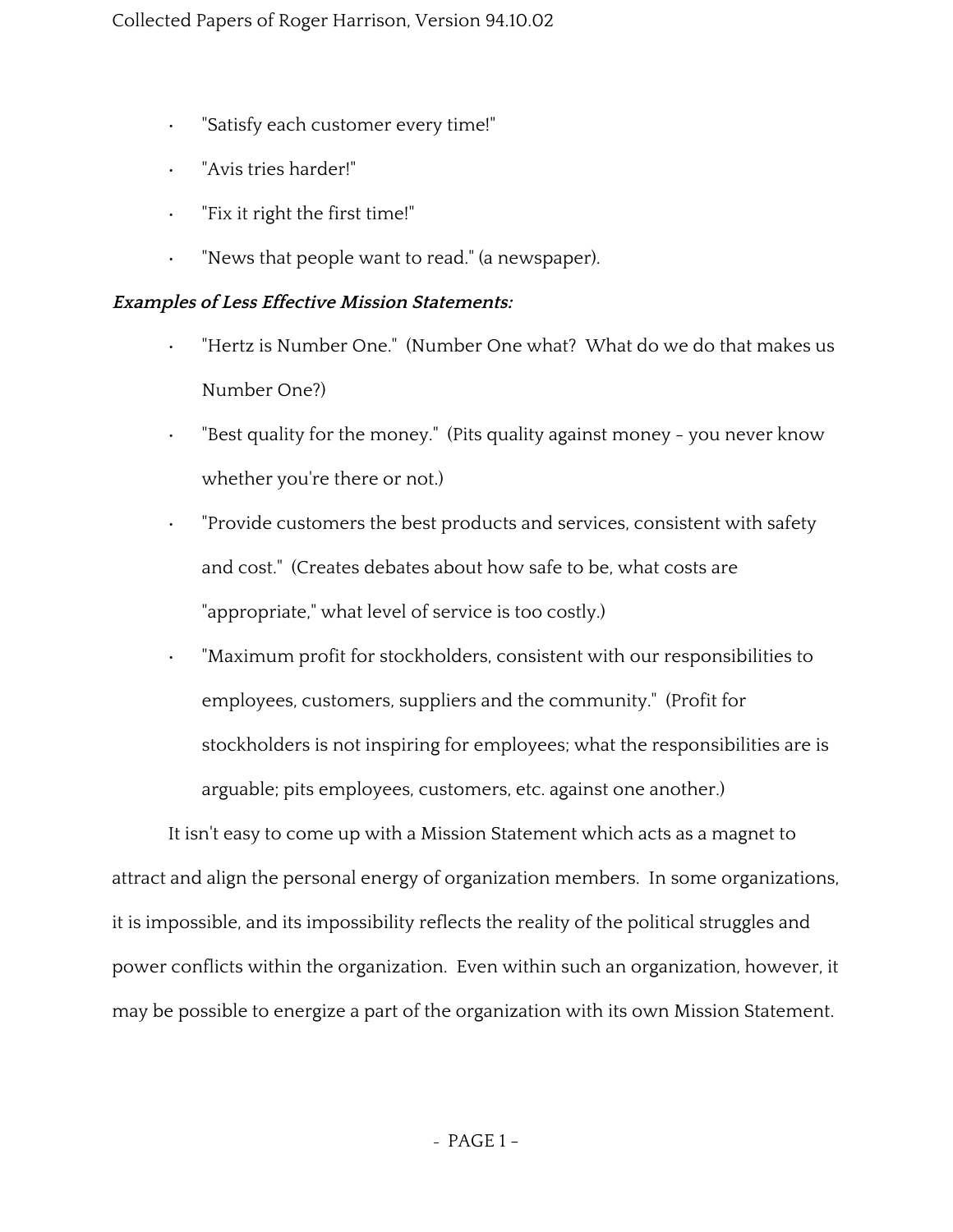The process of agreeing a Mission Statement among a group of managers or leaders can be difficult and conflictual, because it involves each member choosing to allow the organization to claim his or her personal energy. Individualistic as we Americans are, we will often settle for less than excellence, rather than choose to give up some of the autonomy which each of us has to choose how to spend our personal energy.

We each have, after all, our own personal missions. Unless the Mission of the organization genuinely attracts us, appealing to deeper values or longings, we continue to pursue our more narrow interests. We resist the process of agreeing the organization's Mission, choosing to retain our own personal power, rather than trust in the increased collective power which a single unitary Mission will give us as an organization.

Giving or withholding our personal energy is, for each of us, the one inalienable freedom we have. No matter how coercive the organization, its structures, or its leadership, no matter how dull and closely supervised our tasks, we make a choice at each moment in the work day as to how much of our own energy we devote to pursuit of the organization's goals. To genuinely adopt a Mission is to accept, at least provisionally, a higher criterion for making that choice than our own wishes and preferences, and therefore voluntarily to surrender some of our autonomy.

Trust is thus the key to the creation of a unitary Mission. Unless we trust that we shall receive value in return for the autonomy we surrender to the organization, we block or resist the clarification of the Mission. This sense of trust (or mistrust) is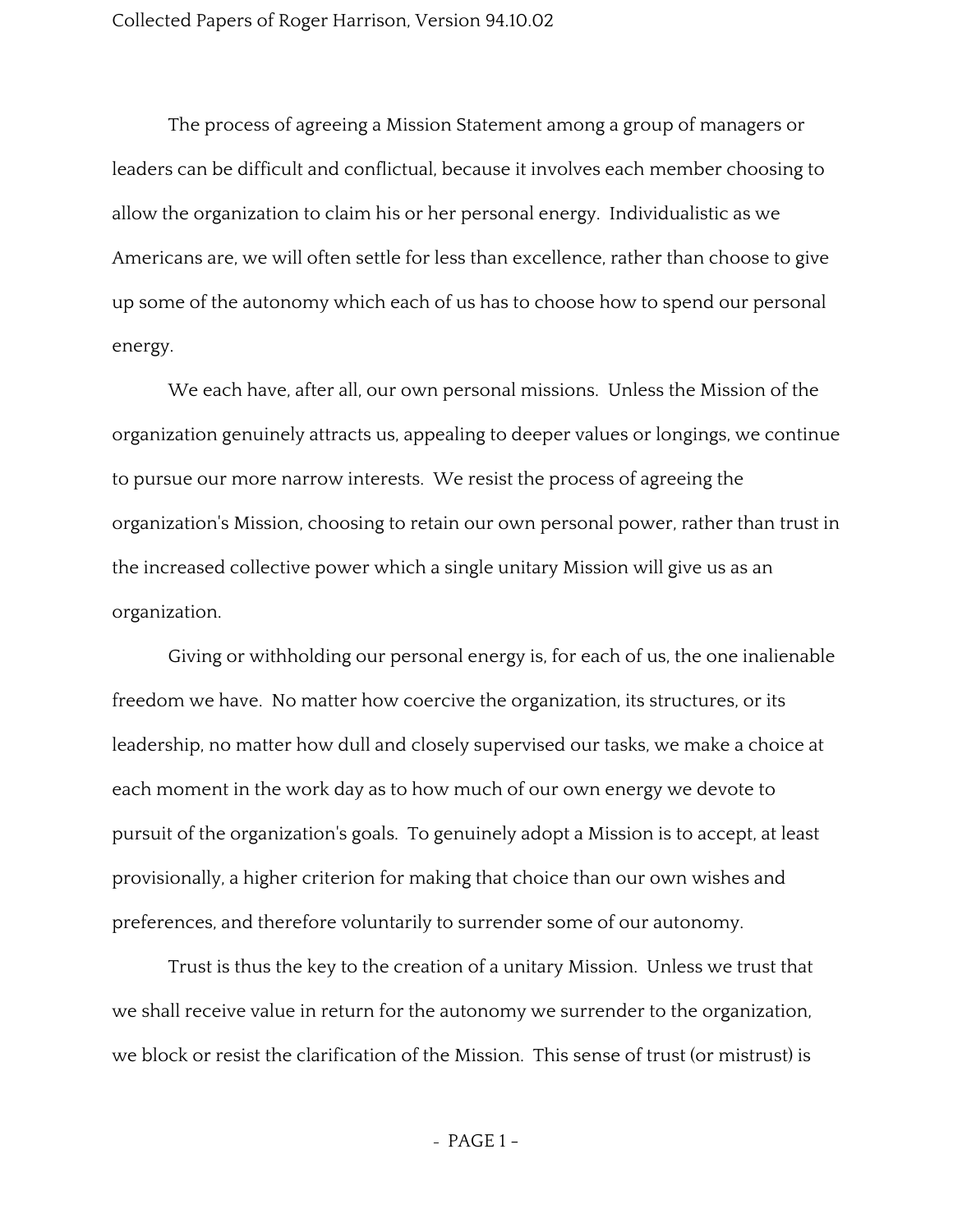built by the relationships between people and their leaders in the organization. It is a key part of what I've referred to above as the People side of the Mission <---> People dimension.

The behavior of the group's leader is a key to the clarification of the organization's Mission. Because he or she has the most (apparent) autonomy, he or she has the most to give up in establishing an agreed Mission of the simple, unitary sort proposed here. The reason is that once the Mission Statement is agreed and established as the "highest authority," it becomes the criterion by which every decision and every action may be judged, argued about, and influenced, including the decisions and actions of the leader. Since everyone in the organization has equal access to the power of the Mission Statement, everyone can legitimately dispute or question any decision or action of anyone else, including the CEO.

Many organizations tend to promote people who want power. For such people, the idea of having executive decision and privilege subject to question by the lowest organization member is not appealing! One would think the powerful people at the top of organizations stand to gain a lot from the alignment of everyone's energy with a simple, easily understood Mission. In fact, they often seem to squabble interminably over the details of a proposed Mission Statement, coming out in the end with something so vague in its celebration of "motherhood," that it really enrolls no one and attracts little energy to it. In part this is perhaps explained by the leaders' intuitive understanding that agreement on a unified, energy focusing Mission will give everyone in the organization a simple yardstick for assessing their leaders' dedication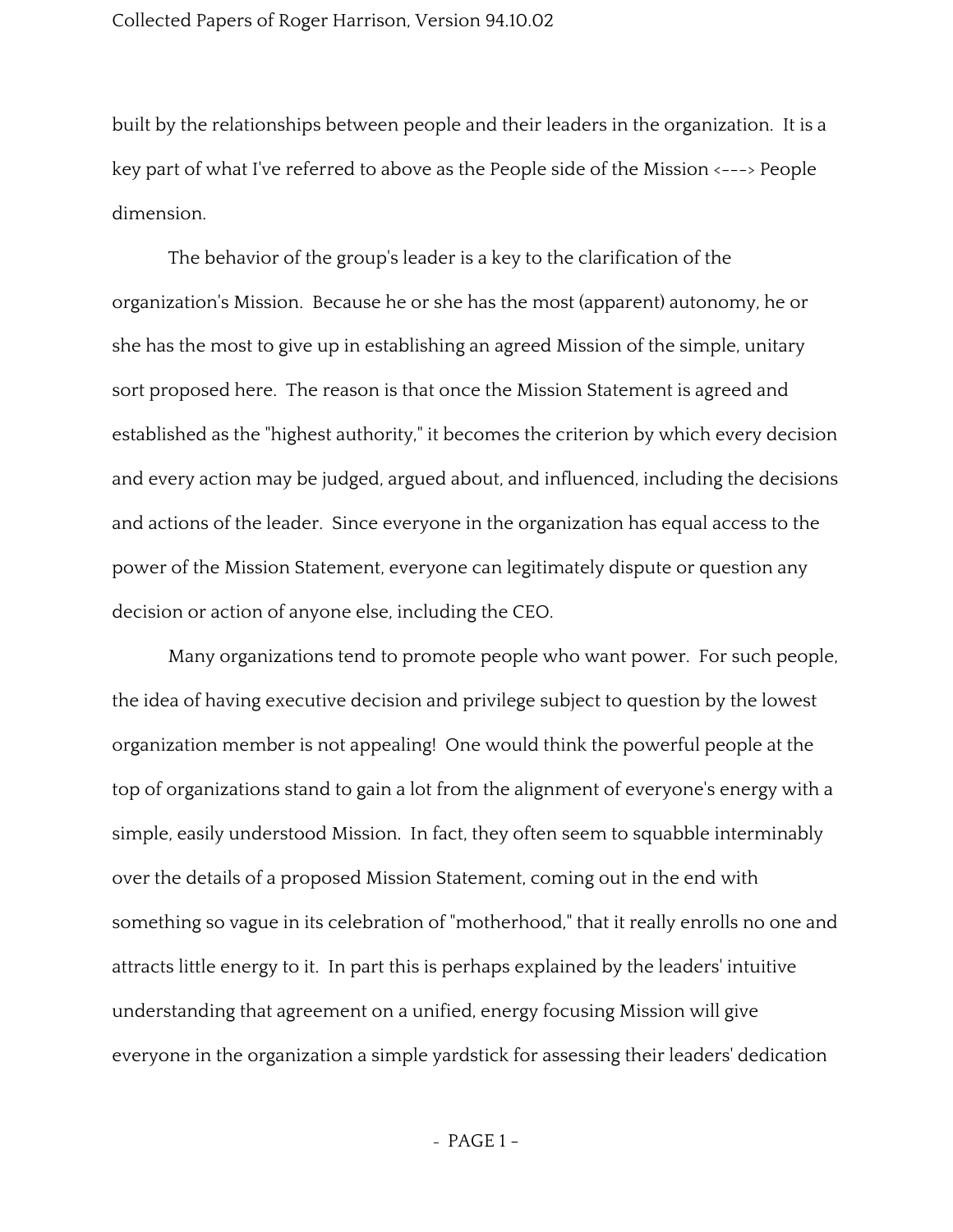#### Collected Papers of Roger Harrison, Version 94.10.02

to the organization's greater good, and the appropriateness of their choices and decisions to the ultimate goal.

Thus the willingness of leaders to accept and be guided by the same simple, unitary standard as everyone else in the organization is both a crucial test of their sincerity and commitment, and also a key to others becoming willing to trust the process and give their own hearts, minds and energy to the Mission.

The power of a clear, unitary Mission is that, together with information, it can become a substitute for hands-on management. If each individual 1) knows and is committed to the goal (Mission) and 2) understands the context and the situation (information), then people can manage themselves most of the time. What, after all, are the functions of management, other than to process information and control the behavior of those under them so that it supports the organization's goals?

New technology in production and data processing frequently provides sophisticated information systems which permit people at any level to have the same access to information as their bosses, and commitment of the workforce to a clear Mission allows them to direct their own personal energy in fulfillment of the organization's goals. It has been shown that when these conditions exist, it is possible to have far fewer levels and greater "span of control" than in organizations which lack these characteristics. (Note that "span of control" is placed in quotes, because in fact what is happening is that self control is substituted for control by others.)

To recapitulate the reasons why agreeing on a simple, unitary Mission Statement can focus and release energy for the work of the organization: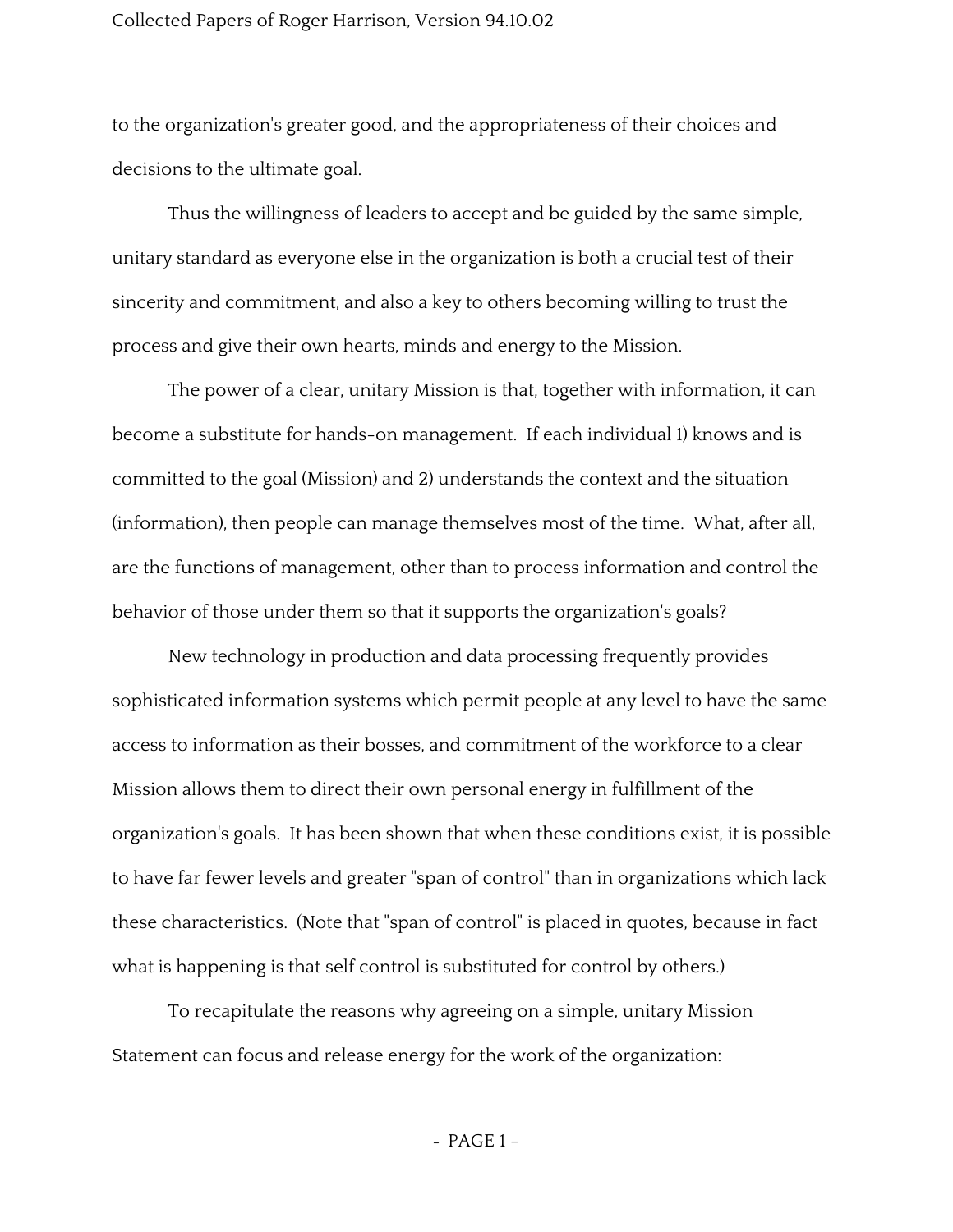- The Mission organizes and releases the power which resides in individuals' choices over how they direct their personal energy.
- Organization change efforts which ignore Mission and personal energy may change the distribution of effort, but they do not release or focus large amounts of new energy.
- An effective statement of Mission is less than 14 words, and it articulates a single, attractive, unambiguous goal which can be understood by anyone.
- The Mission serves as a single standard against which each action and each decision can be evaluated. It "levels" ranks, in the sense that the actions of the CEO are evaluated against the same standard as those of the lowest clerk or worker.
- To embrace and be governed by the Mission, each individual must be willing to subordinate control over his or her personal energy to the claims of the Mission. This requires trust in the sincerity and good will of higher management and fellow workers, the People side of the Mission <---> People dimension.
	- People for whom the exercise of organizational power and authority is an important source of satisfaction have difficulty in accepting a clear and unambiguous Mission, because it subjects them to the same standards as everyone else.
- When combined with effective information systems, a clear, attractive and unambiguous Mission permits a flat organization with a large "span of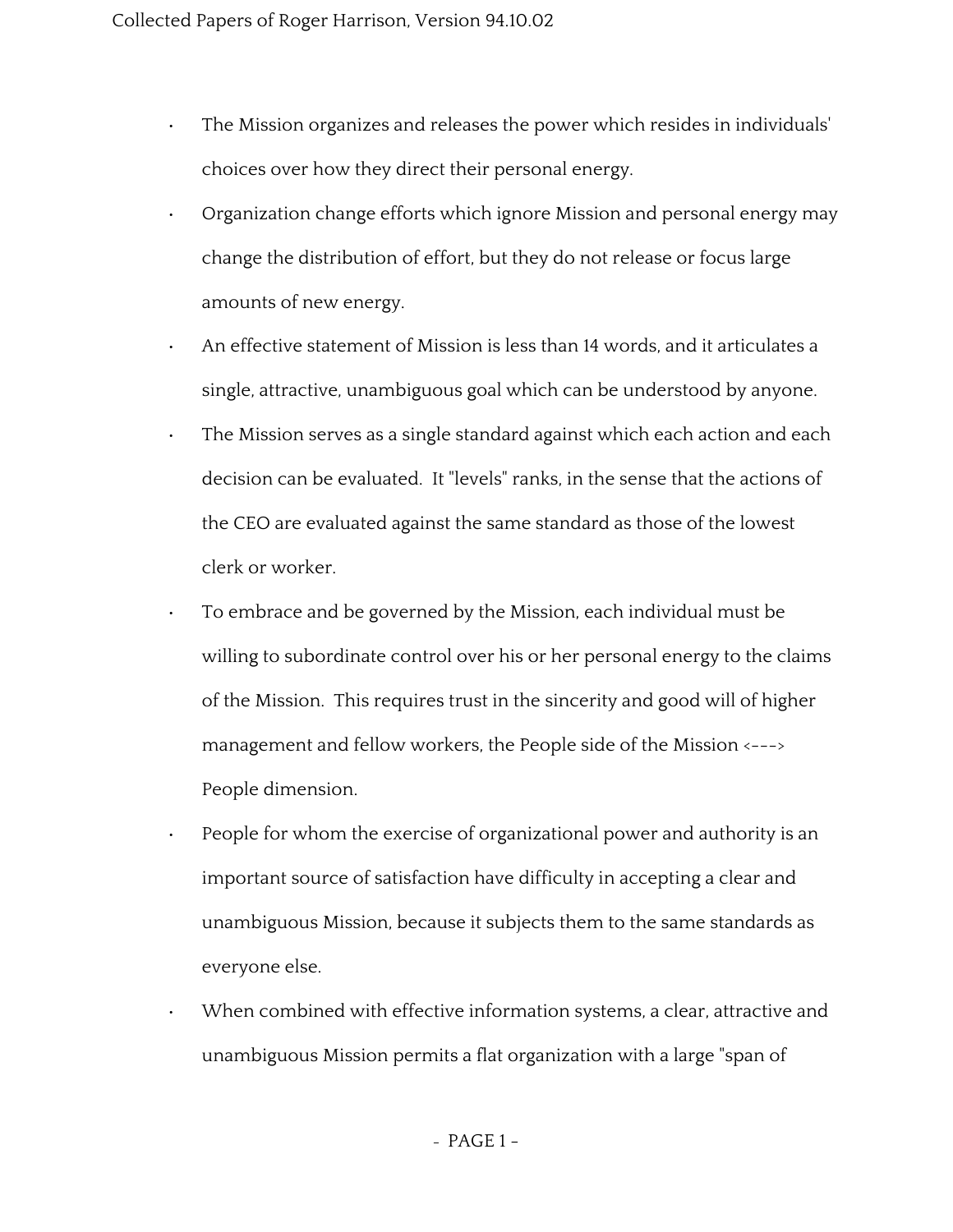control," because people become both capable of managing themselves in pursuit of the Mission, and motivated to do so.

#### **Guidelines for Choosing <sup>a</sup> Mission**

Understand that for most organizations, the choice of a Mission is not simply a way of restating "business as usual." It is the making of a new choice - a refocusing of the activities, decisions, and energies of all the organization's people, from top to bottom.

Because the Mission must be attractive to all the people, it must be free of bias towards the interests of one or another group of the organization's "stakeholders." It needs to have an appeal above and beyond personal advantage and interests.

The Mission should reflect the highest purpose of the organization - values people can identify with what they consider to be "good," not only for the organization, but for the world beyond the organization's boundaries. Organizations which enlist the hearts and minds of all their people always seem to aim for something higher than material success. This is the ancient concept of "right livelihood" - making a living by being of service to others.

The most important thing is to tell the truth. The Mission must be congruent with peoples' idea of what the organization is actually becoming. It is not necessary that the organization totally manifests its Mission, but it is essential that the leadership are clearly seen to be moving in that direction.

Because few leaders are capable on their own of articulating a single, unified vision of the Mission with which their followers can all identify, choosing a mission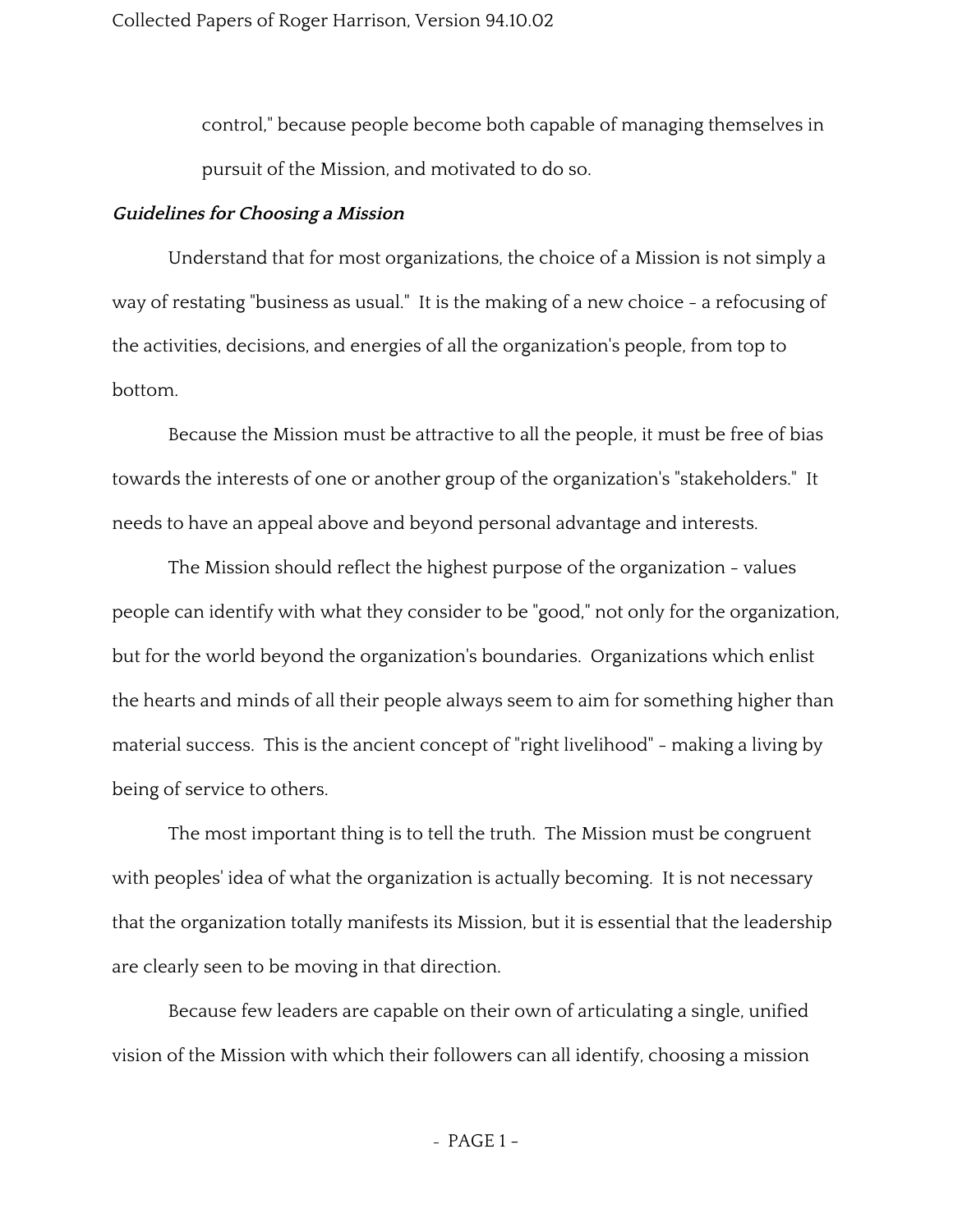needs to be a participative process, contributed to by more than just a few people at the top. If the Mission does not come to be "owned" by all, it will be ineffective, so we may as well start as we mean to go on, with joint ownership during the creative part of the process.

The Mission should be short, and "single-valued." It should identify one goal or value towards which the organization is to direct its energies, and it should not contain qualifying or balancing goals which modify that dominant value.

The Mission should be stated in positive terms, not in terms of something which is to be avoided. It should be stated in the present tense, as befits a statement of the organization's true identity.

#### **In Praise of Struggle: Using a Mission Workshop to Build a Support Culture**

I have been pondering a dilemma which comes up when I work with top management groups to help them develop statements of their purpose and mission. I find that clients approach the task with a wish for clarity and structure, and I have noticed that consultants who do visioning work with organizations often provide a good deal of direction to their clients. A typical scenario might look something like this:

The consultant begins by leading the group through an exploration of their individual values and operating styles, perhaps using the Meyers-Briggs Type Indicator. Then s/he moves the group into some work opens up their intuitive capabilities. They may do collages of the desired future, or bring in objects which symbolize that future. They may do some drawing or painting as a group. The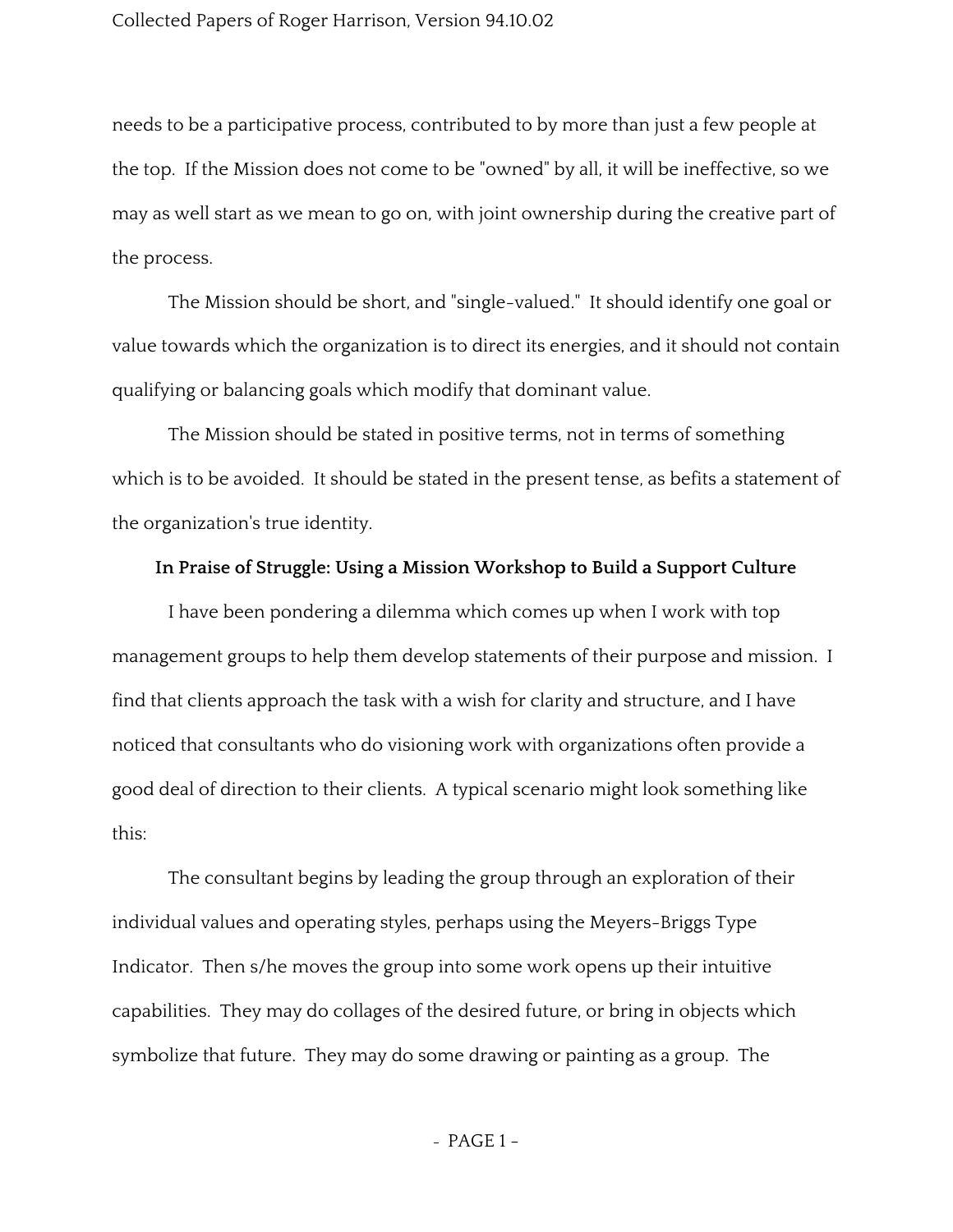#### Collected Papers of Roger Harrison, Version 94.10.02

consultant will perhaps also lead the group in a guided fantasy of the organization's future.

After loosening up the creative faculties, each individual may be asked to produce an individual vision of the future. Sometimes, the CEO is asked to write a vision which is then presented to the group for their reactions. The consultant facilitates the group in resolving their differing visions and writing corporate statements of purpose and mission.

Scenarios such as the above usually seem to work fairly well, if the individuals in the group are not too polarized in their values and interests, and if the organization is not overly political. For a long time it was hard for me to know why I found working this way unsatisfying, since clients seemed happy enough.

I think I know the reason now, and that it is important. My discomfort has to do with the balance between achievement and support orientation engendered by the process. In our interest in fostering alignment, and a sense of mission and purpose, we sometimes overlook the side of effective organizations which has to do with relationships and group dynamics, the support orientation. The sense of focus, direction and purpose needs to be matched and balanced by a sense of commitment to one another in the top group in the company. The pursuit of an ambitious vision requires a very different kind of personal commitment than just doing your job and looking out for your own career. The implementation of a vision requires a lot more from people than "business as usual." It also requires that they work togther with a much higher degree of cooperation and coordinated effort than they are used to.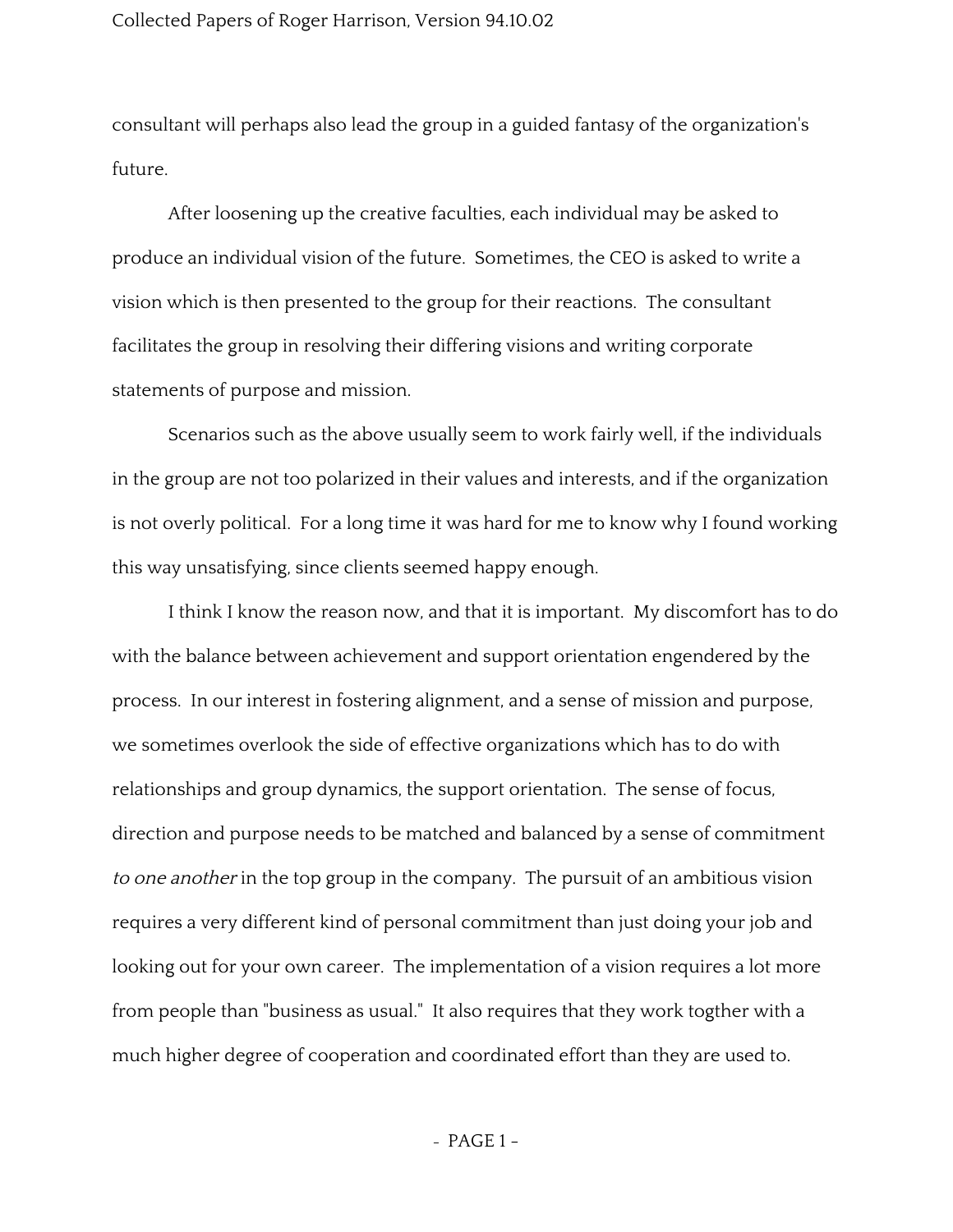Most high level executives are highly ambitious; often they are more dedicated to their own careers than they are to the organization's welfare. I do not believe that in crafting our "technologies" of organization transformation, we have paid nearly enough attention to the question of building that sense of community and mutual support which must form the basis for any sustained effort towards real organization change.

I believe we can create the conditions for the development of an achievement/support orientation or, to define it another way, of mutual respect and love. However, when we provide well planned and structured means for our clients to move towards agreement, we unwittingly frustrate or suboptimize the building of those "ties that bind" typical of the support orientation.

In a group of individuals, each with their own goals and interests, each with the intentions and the means of pursuing their own self interest, the development of respect and love is fostered by any process which keeps the parties in contact and focused on their issues, and which also prevents premature resolution of conflict through the exercise of power.

Ideal conditions for the development of the support orientation can occur in a group working on a task like visioning or developing a mission statement. Such a task requires the group to resolve differing interests and strongly held values, and there is no objective criterion for the "right" answer. The right conditions occur when neither the formal leader of the group (e.g., the CEO) nor the consultant intervenes too actively to prevent the "floundering" or struggling together. The process of forming consensus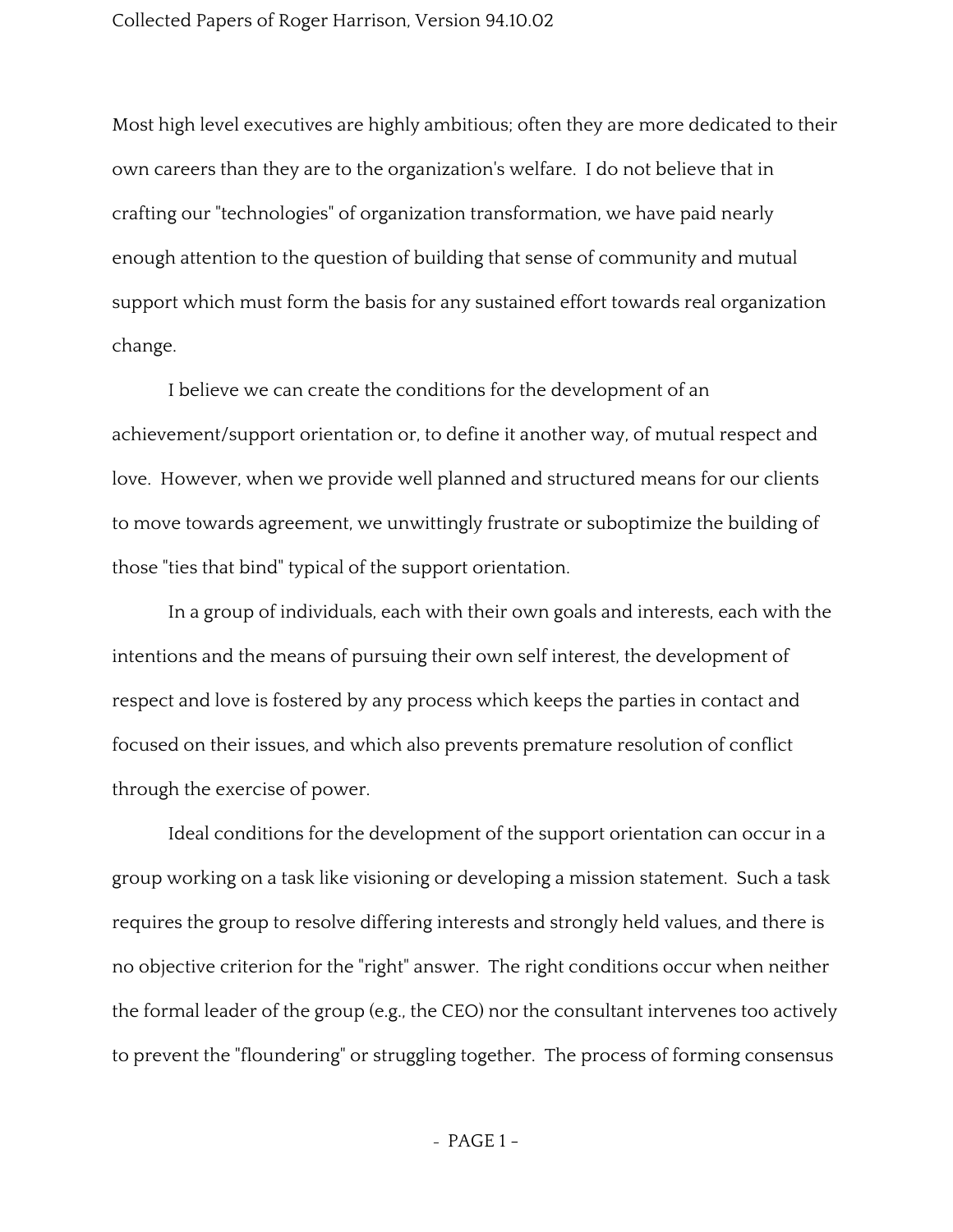on an ill defined task is one of the most powerful ways commitment can be created in a group of managers who are highly differentiated in their outlook, interests and values. The process is subtle, but the rationale is simple.

In the process of hammering out a mission statement, each member of the group has to take seriously, often for the first time, his or her colleagues' differing values, points of view and priorities. If the process is not cut off by the intervention of an authority figure, and if the group doesn't give up in frustration, then coming together to consensus on a mission statement is a powerful process for bonding strong, disparate individuals into a cohesive group.

As the members hammer out differences in their visions of the future, the group becomes a kind of crucible in which are forged bonds of mutual respect, affection, and appreciation for one another's differing gifts and strengths. Such bonds make for a closely knit team. Such a team can work cooperatively together under the stresses and pressures of which will surely be a concomitant of any serious effort to implement the mission.

When the CEO articulates the vision and "sells" it to the group, or when either the consultant or the CEO moves the consensus process to closure while the group is not substantially in agreement, this bonding process is interrupted prematurely. In that case, the group becomes dependent on the authority figure to resolve its differences. Compared to a group which works through their differences without much intervention, the members of a group which has been "helped" to resolve its differences experience less commitment, less confidence in themselves and their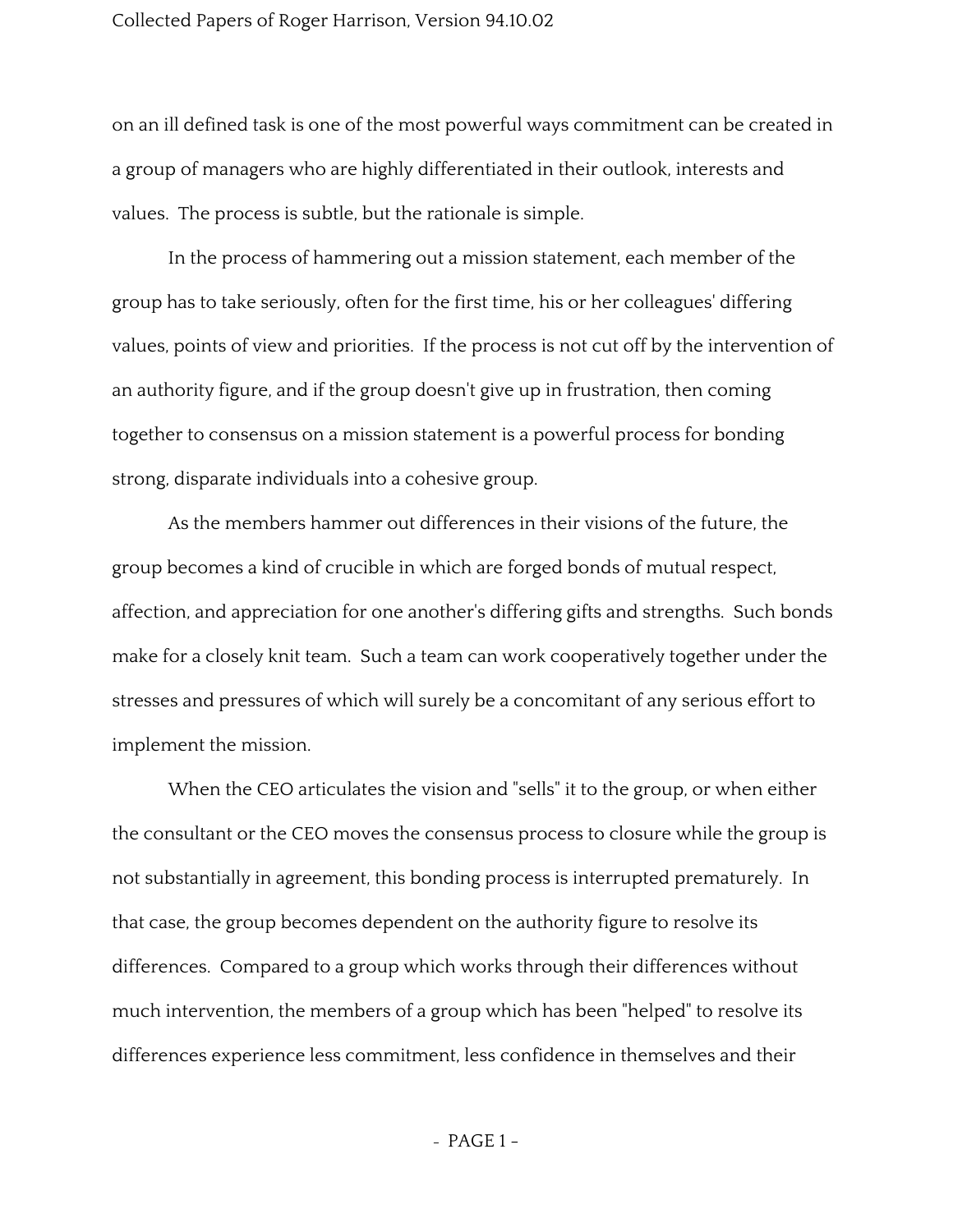#### Collected Papers of Roger Harrison, Version 94.10.02

colleagues, and more feelings of dependency. The price of "rescuing" the group is paid later when conflict among the members disrupts the implementation process. When the group has not gone through the "attunement" process in which they learn to manage their own confict, resolving their differences will require continued and repeated intervention on the part of CEO and perhaps also the consultant. The continued politicking and squabbling takes energy from the positive leadership tasks which should be occupying the time of the top management group.

It is thus a delicate question when and how hard to push for agreement. If the conflict becomes too deep and polarized, the group will become frustrated, and the visioning process will lose its credibility. If, as is more often the case, the visioning process is structured in a way which keeps conflicts somewhat under wraps, or the consultant helps too much, or the CEO pushes too hard, then the process fails to bear the fruit of mutual respect and caring on the part of the team members.

As a consultant, what I try to do is keep the dialogue going, and make sure that the points of view of minority members or those less articulate get a fair hearing. I insist so far as I'm able, that people listen to one another with as much respect as they can muster. I clarify the differences and the issues, and I try to uncover the positive motives which underly seemingly stubborn obtuseness on the part of "deviant" members. In short, I try to keep people in contact and actively engaged with one another, even when they don't like it much.

When I provide conditions where clients can truly contend together in this way, they seem to develop really strong commitment to the vision and to one another.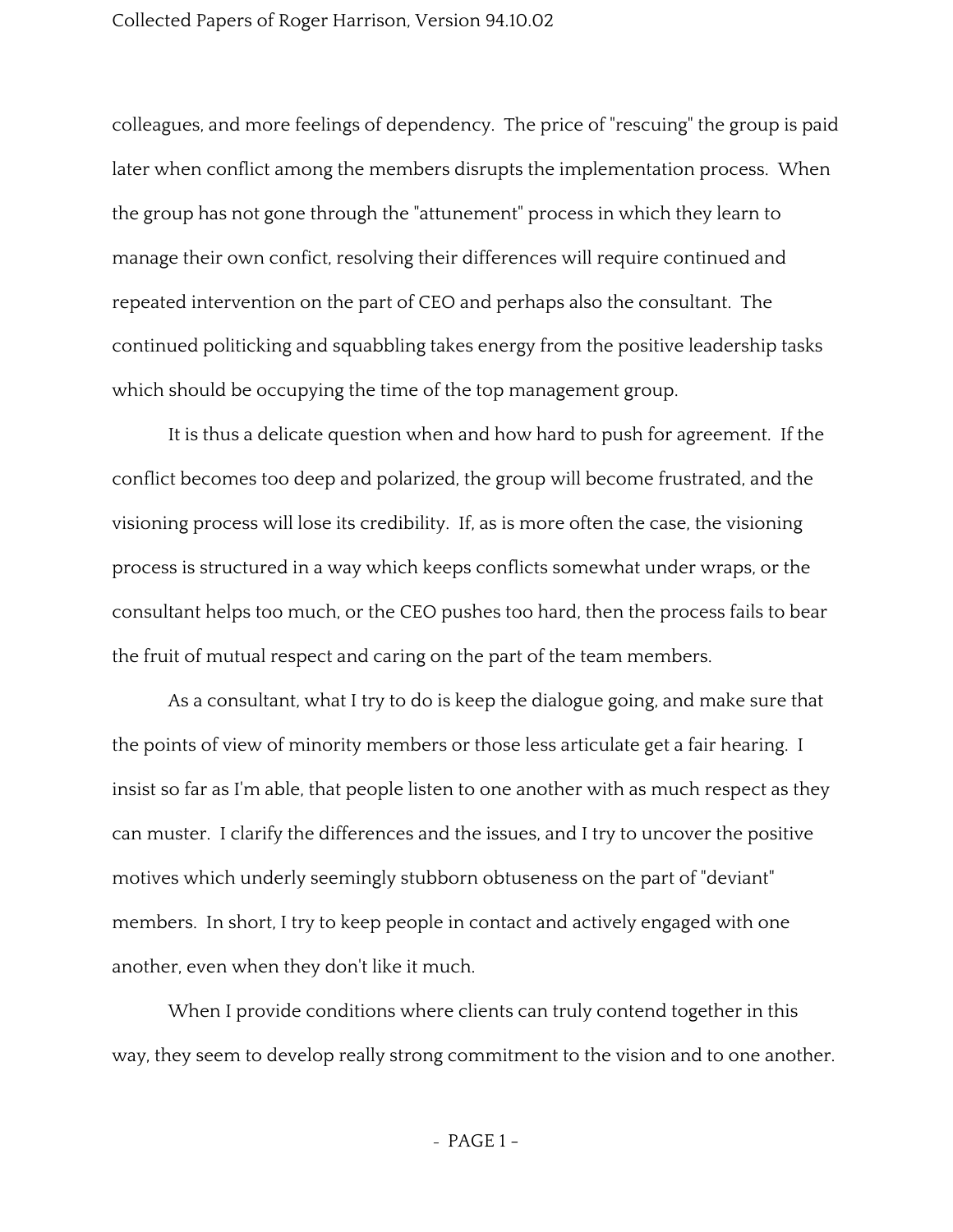I want my client groups to develop bonds which will survive both adversity and success, without depending on the CEO to hold everything together. Those bonds will enable them to solve business problems creatively as a group, overcome differences, and reach much more rapid agreement on strategy and tactics than would be possible if each member of the group were bonded only to the leader, and not to his colleagues as well.

That's why I tend to take more of a "hands off" stance than some other consultants, when present in a group which is working their issues. I aim for a process of fairly deep encounter with one another over personal goals and organizational values. My experience so far indicates that when I manage the process (as opposed to the outcomes) well (in the sense of keeping the level of energy high and avoiding deadlock), it ends by strengthening the top team a great deal.

My thinking about these matters goes back to my professional roots as a T group trainer, and to my work in the seventies in training leaders and managers in initiative, autonomy and risk taking (Harrison, 1972\*-a. While the T group has, for good reasons, lost its credibility as a team building intervention, allowing a group to struggle over consensus in order to build trust and intimacy is still as good as gold. The practice of giving people "maximum feasible choice," that I developed in my work on self directed learning [Harrison, 1978\* #4) continues to enhance my effectiveness as a consultant. It just isn't easy, and I have to put my credibility on the line to carry it through.